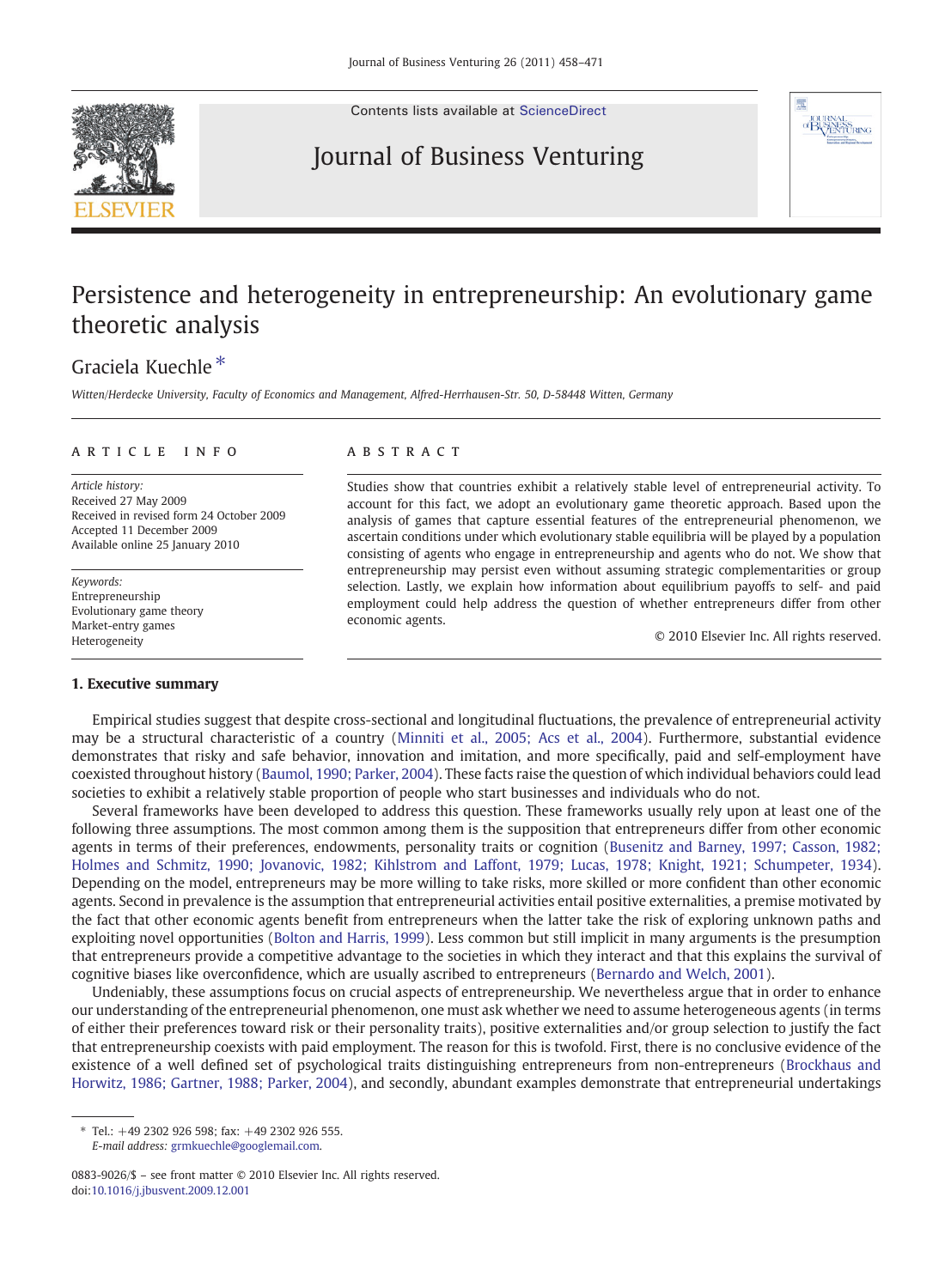occur even when they fail to improve the absolute and the relative well being of societies. Current models of entrepreneurship make these assumptions, and we lack a theory that explains why entrepreneurship persists in their absence. To address this issue, we adopt an evolutionary game theoretic perspective, focusing on the competitive aspect of the entrepreneurial phenomenon rather than focusing on its positive externalities and considering individual fitness instead of group selection.

Evolutionary game theory is concerned with the evolution of behaviors whose payoffs are frequency-dependent. Consistent with myopic decision-making at the individual level, evolutionary game theory assumes the relative growth of behaviors that are performing better than average at a particular moment. This is a suitable assumption in modeling entrepreneurship because entrepreneurs usually lack the necessary information to predict the strategies of other economic agents and to optimize their performance accordingly [\(Busenitz and Barney, 1997](#page-12-0)). Evolutionary games are suitable for addressing several questions, such as under which conditions long-run aggregate behavior will settle into some equilibrium, and when certain behaviors will become extinct.

The contributions of this article are threefold. First, we show that both self-employment and paid employment will coexist in equilibrium as long as not only the potential gains but also the potential losses of entrepreneurship are high enough. Second, we show that entrepreneurship will persist under more stringent conditions, namely the absence of strategic complementarities and individual, as opposed to group, selection. Third, we demonstrate that it is not necessary to assume entrepreneurial and nonentrepreneurial personality traits to justify the coexistence of paid and self-employment. In our framework, individuals do not even need to earn idiosyncratic payoffs for both occupations to coexist. Of course, economic agents may differ in terms of their abilities. If so, they will choose strategies based on their particular skills and earn idiosyncratic payoffs. On these grounds, the conclusion is that the mere observation of the coexistence of self- and paid employment is not sufficient to demonstrate that economic agents are bound to choose occupations because of idiosyncratic traits or skills. To disentangle this empirical matter, our framework suggests comparing the average earnings of entrepreneurs and non-entrepreneurs. The relevant empirical evidence is mixed, but it suggests that, at least in the US, the earnings differentials are not large. It would therefore be premature to reject the hypothesis that entrepreneurs and other economic agents are homogeneous.

#### 2. Introduction

The aggregate level of entrepreneurial activity varies considerably between countries ([Bosma et al., 2008; Bosma and Harding,](#page-12-0) [2006](#page-12-0)). However, several studies show that these differences have persisted over the years, suggesting that the rate of entrepreneurial activity may be a structural characteristic of a country ([Acs et al., 2004; Minniti et al., 2005](#page-12-0)). Furthermore, although the time series of aggregate rates of entrepreneurship display significant variations over long periods of history ([Parker,](#page-13-0) [2004](#page-13-0)), entrepreneurial endeavors have existed since ancient times, at least if they are defined as the undertaking of uncertain projects with the potential for economic gain and social prestige [\(Baumol, 1990](#page-12-0)).

At first glance, and acknowledging that entrepreneurial activities are capable of improving not only the relative wealth of those pursuing them but also the productivity of society as a whole, it seems obvious that the processes shaping the evolution of economic and social interactions would select and retain the strategies leading to them. In fact, each year, around 10% of the working population of the countries surveyed by the Global Entrepreneurship Monitor undertakes action towards the initiation of a new business [\(Reynolds et al., 2001\)](#page-13-0). However, most individuals in the workforce never take steps towards self-employment, and many of those who try fail. Furthermore, not every entrepreneurial undertaking contributes to the welfare of society. Rentseeking behavior and other unproductive activities may also fall within the scope of entrepreneurship ([Baumol, 1990](#page-12-0)). This raises the main question addressed in this article—namely, under what conditions individual behaviors lead societies to exhibit a relatively stable proportion of people who start businesses in relation to individuals who do not.

This question has been previously addressed with general equilibrium models of occupational choice. These frameworks typically assume a continuum of utility-maximizing agents who differ in terms of their entrepreneurial abilities ([Jovanovic, 1982; Lucas, 1978;](#page-12-0) [Holmes and Schmitz, 1990](#page-12-0)), attitudes towards risk [\(Kihlstrom and Laffont, 1979\)](#page-12-0) or initial endowment ([Banerjee and Newman, 1993\)](#page-12-0). In these models, there is always a marginal entrepreneur who is indifferent towards either self-employment or paid employment and who is found somewhere between the agents for whom entrepreneurship is worth pursuing and those for whom it is not.

These equilibrium approaches, as well as early frameworks in entrepreneurship theory, critically rely upon some kind of heterogeneity in the population of economic agents. Idiosyncratic occupational choices are explained in terms of individual differences in preferences, attitudes, beliefs and/or motivations ([Baumol, 1968; Casson, 1982; Kihlstrom and Laffont, 1979; Knight, 1921;](#page-12-0) [Schumpeter, 1934](#page-12-0)), abilities ([Jovanovic, 1982; Lucas, 1978](#page-12-0)), endowments [\(Holmes and Schmitz, 1990\)](#page-12-0) and information [\(Kirzner,](#page-12-0) [1997\)](#page-12-0). These models have motivated significant strands of empirical research aimed at assessing differences between entrepreneurs and non-entrepreneurs in terms of their personalities, attitudes, or patterns of behaviors. The empirical evidence is inconclusive in this respect. Even though entrepreneurs have not been found to have significantly different personality traits than non-entrepreneurs [\(Brockhaus and Horwitz, 1986; Gartner, 1988](#page-12-0)), they have been found to be more optimistic and prone to overconfident behavior [\(Busenitz and Barney, 1997; Cooper et al., 1988; Fraser and Greene, 2006; Lowe and Ziedonis, 2006; Simon et al., 2000\)](#page-12-0).

Human beings may differ from one another in many respects. They may have intrinsic preferences for occupations, idiosyncratic attitudes toward risk, uniquely evolved personality characteristics and distinctive skills. They may also possess different endowments, experience, information and beliefs. And finally, they may be subject to different sets of constraints at a given point in time. While some aspects of this generic heterogeneity may be permanently fixed, others may be context-dependent, and others may in turn self-transform or evolve. In any event, entrepreneurship is an episodic phenomenon ranging from sporadic spells to repeated entry and involving a large and diverse group of people ([Bosma et al., 2008; Reynolds et al., 2001](#page-12-0)). For this reason, theoretical arguments concerning the decision to become an entrepreneur that rely on the existence of a set of stable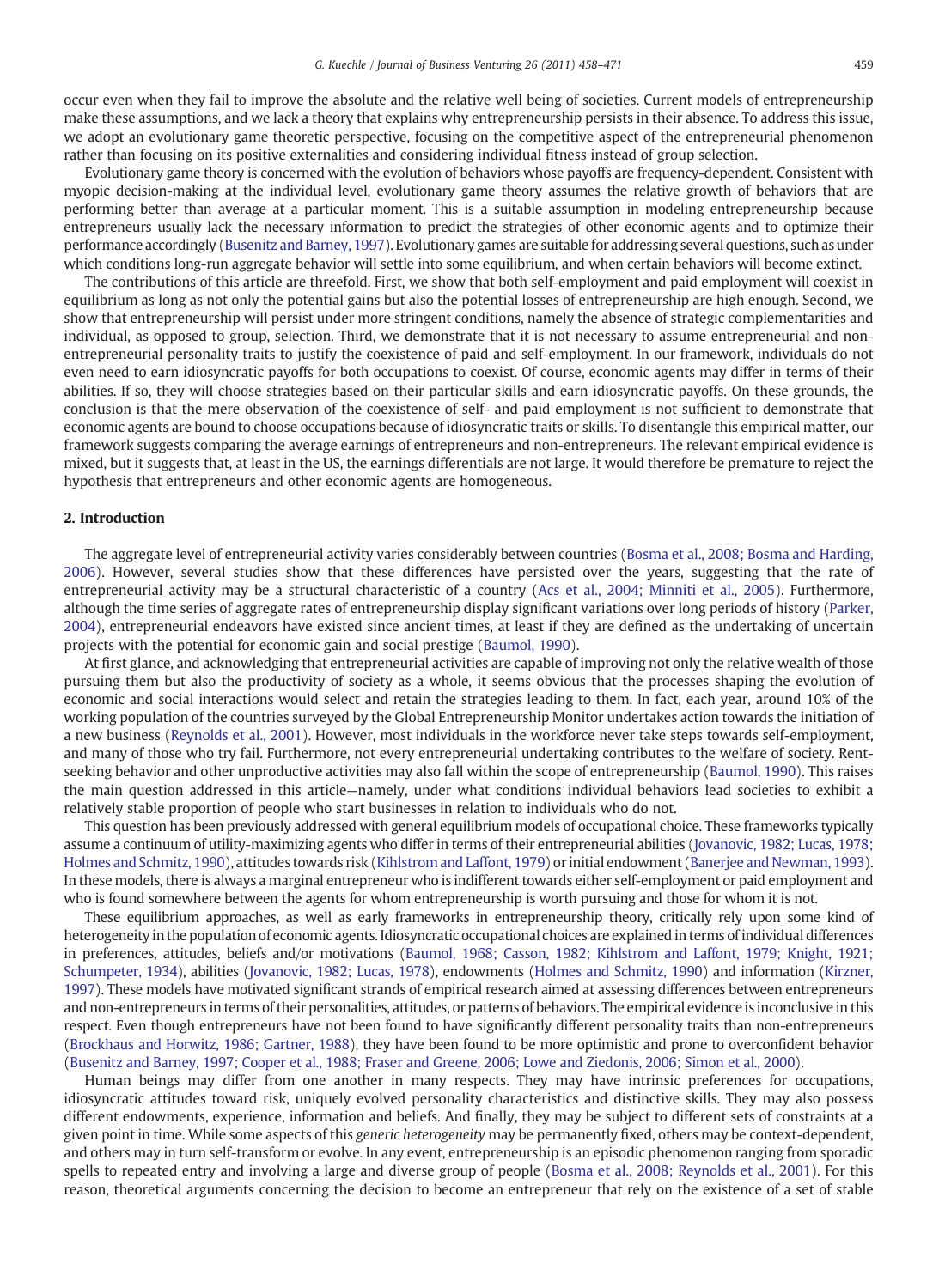personal characteristics, which we will term E-heterogeneity, are inevitably incomplete [\(Carroll and Mosakowski, 1987; Shane and](#page-12-0) [Venkataraman, 2000\)](#page-12-0).<sup>1</sup>

A more recent strand of literature focuses on the strategic aspects of the entrepreneurial phenomenon, concentrating on the entrenchment of strategic experimentation and information aggregation in unknown environments [\(Bernardo and Welch, 2001;](#page-12-0) [Bolton and Harris, 1999\)](#page-12-0). According to these models, entrepreneurial endeavors survive in equilibrium because they mitigate the informational deficiencies of the economic system. Entrepreneurs, innovators and explorers improve the knowledge of those who follow a safe course of action by unveiling information about the potential of untried strategies, novel technologies and uncharted paths. The armed-bandit model of [Bolton and Harris \(1999\)](#page-12-0) for instance, provides a game theoretical framework for addressing the tension between experimentation and safe behavior. In their model, individuals explore a set of possible actions, learn the stochastic process governing those outcomes and converge to some optimal amount of experimentation. The informational cascades model of [Bernardo and Welch \(2001\)](#page-12-0) focuses on the selective advantages of overconfidence. In their model, overconfident decision-makers survive in equilibrium by enhancing the relative fitness of the groups in which they interact at small cost to themselves. The dynamic model of geographical agglomeration of entrepreneurial activities and network externalities developed by [Minniti \(2005\)](#page-12-0) addresses the question of how early high levels of entrepreneurship may become selfreinforcing through a reduction in the ambiguity faced by potential entrepreneurs.

Undoubtedly, this literature focuses on crucial and distinctive aspects of the entrepreneurial phenomenon. Still, we ask whether it is necessary to assume E-heterogeneity, strategic complementarities and/or group selection to theoretically justify the fact that entrepreneurship coexists with other occupations. This question is important for three reasons. First, research aimed at identifying a set of distinctive personality traits and thereby characterizing E-heterogeneity has led to the conclusion that psychological features of this sort, even when they enhance our understanding of some aspect of entrepreneurial behavior, are neither necessary nor sufficient to explain entrepreneurship ([Gartner, 1988; Parker, 2004; Sarasvathy, 2008](#page-12-0)). Second, entrepreneurial endeavors, although predominantly productive, may also fall into the category of unproductive and sometimes even destructive activities ([Baumol, 1990](#page-12-0)). Third, although it is empirically possible, group selection may be subject to parametric constraints ([Henrich, 2004\)](#page-12-0). Therefore, if there are grounds to doubt that the previous assumptions—that are sufficient conditions for entrepreneurship in some models—always hold, then to improve our understanding of the entrepreneurial phenomenon, it is indispensable to ask whether entrepreneurship will survive when they are false.

We address this issue from an evolutionary game theoretic perspective ([Friedman, 1991; Maynard Smith, 1982\)](#page-12-0). Evolutionary game theory models the evolution of behaviors characterized by frequency-dependent fitness. In these models, randomly selected individuals play games under the assumption that available strategies or behaviors follow a given rule of replication. The canonical rule of replication is that of the replicator dynamics, which assume that a population playing a particular strategy grows in proportion to how well the strategy has performed in the previous period, relative to the mean population payoff. Evolutionary game theory focuses on a particular subset of Nash equilibria, namely evolutionary stable strategies. These strategies are such that if almost everybody in the population adopts them, they cannot be invaded by small groups adopting different behaviors. In this setup, strategies need not be optimal to spread; they just need to be better than average. To persist in the long run, on the other hand, strategies need to be able to resist the invasion of any other strategy.

We analyze two simple games that capture fundamental features of the entrepreneurial phenomenon: a market-entry game and a game in which individuals decide between a safe and a risky action, as in occupational-choice situations. We consider homogeneous, generically heterogeneous and E-heterogeneous populations to assess the effect of personal traits and skills on the propensity to become an entrepreneur. Applying extant results from evolutionary game theory, we determine conditions for the existence of an evolutionary stable equilibrium in which only a fraction of the population engages in entrepreneurship; we then analyze the extent to which this outcome could characterize long-run equilibrium in a population of homogenous individuals. Furthermore, we consider the effect of generic and E-heterogeneity upon this dynamics and argue that our framework provides a criterion to use in assessing an empirical question at the core of entrepreneurship theory: namely, whether entrepreneurs differ from other economic agents in terms of idiosyncratic factors that affect the adoption of entrepreneurship. According to our framework, individuals who adopt strategies constrained by factors affecting their payoffs should expect different earnings in equilibrium. We argue that although the empirical evidence is inconclusive, it seems insufficient for us to reject the homogeneity hypothesis. This paper advances the literature not only by enriching the set of theoretical perspectives open to the field ([Minniti](#page-12-0) [and Lévesque, 2008](#page-12-0)) but also by proposing an alternative test that can be employed to answer a core research question.

#### 3. The ecological perspective on entrepreneurship

The ecological approach to the study of the entrepreneurial phenomenon created an important shift in the theoretical focus of the field from the characteristics of the entrepreneur to the environmental conditions affecting organization founding rates ([Hannan and Freeman, 1977; Aldrich, 1990](#page-12-0)). The so-called rates approach concentrates on the processes affecting founding rates and stresses the importance of considering groups, organizations, populations and communities as non mutually reducible and therefore complementary levels of analysis ([Aldrich, 1979; Aldrich and Martinez, 2001\)](#page-12-0). According to this view, entrepreneurship research involves understanding not only the process through which firms are founded but also the interplay between entrepreneurial strategies like entry, innovation, and imitation at the population level.

 $1$  We are indebted to Saras Sarasvathy for having suggested the conceptual difference between generic heterogeneity and E-heterogeneity.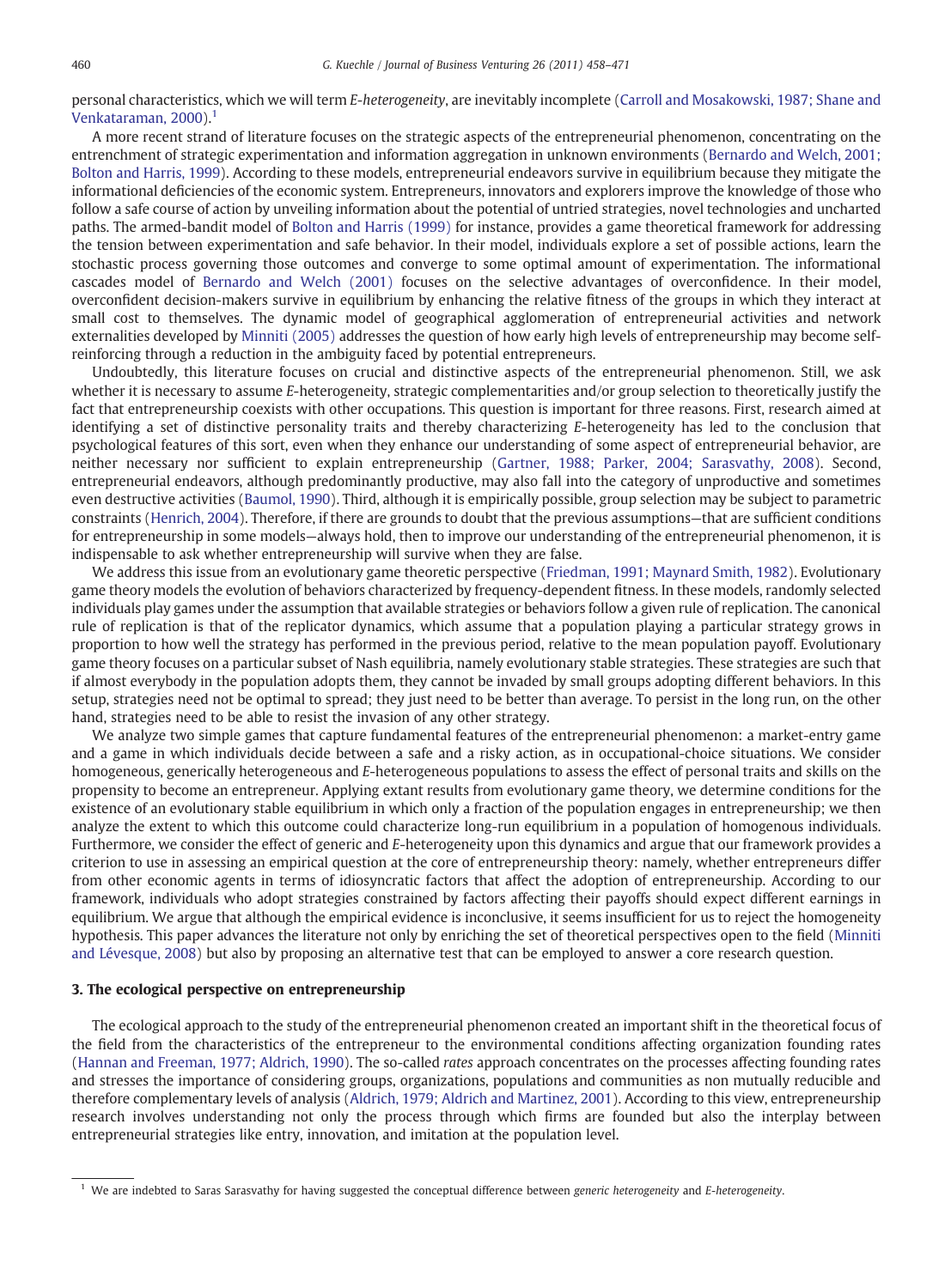The ecological perspective is based upon the concepts of variation, adaptation, selection and retention ([Aldrich and Martinez,](#page-12-0) [2001](#page-12-0)). Entrepreneurial undertakings—as long as they entail new organizational structures, products, technology or markets constitute sources of variation. These undertakings may, at the same time, involve processes of adaptation aimed at adjusting to the environment with the goal of survival. The environmental circumstances and the strategies adopted by others determine, in turn, which behaviors are selected; then, to the extent that these behaviors are replicated, they are retained by the system. Regarding the relative importance of selection and adaptation as drivers of organizational change, [Hannan and Freeman \(1984\)](#page-12-0) argue that selective mechanisms are justified in environments characterized by uncertainty, instability, and poorly understood connections between means and ends because under these conditions, individual intentions and organizational outcomes are weakly intertwined. Lacking a well structured body of knowledge from which to draw behavioral repertoires and established routines to apply them, entrepreneurship naturally qualifies for the application of evolutionary dynamics ([Dosi, 1997](#page-12-0)).

The contribution of the ecological approach to entrepreneurship was multifaceted. First, by concentrating on the processes leading to the creation of organizations, it shifted the focus from intentions to outcomes and adopted an essentially dynamic approach. Second, by considering both intra- and inter-population processes, it created a focus on the aggregate aspect of the founding phenomenon and its interaction with the environment. Third, by emphasizing the importance of nonlinearities and increasing returns, it acknowledged the path-dependent character of organizational foundings ([Hannan and Freeman, 1977;](#page-12-0) [Nelson and Winter, 1982](#page-12-0)), and fourth, by conceptualizing entrepreneurs as either innovators or reproducers, it drew attention to two important behaviors that species use to act upon their environments. Having highlighted the general relevance of the ecological approach to entrepreneurship, in the next section we explain the motivation for our adoption of evolutionary game theory.

#### 4. Evolutionary game theory and the social sciences

Succinctly defined, evolutionary game theory models evolution at the behavioral or phenotypic level when the relative fitness of particular behaviors depends on their frequency in the population ([Maynard Smith, 1982](#page-12-0)). Evolutionary games are games played by randomly selected individuals in large populations under the assumption that available strategies or behaviors follow a given rule of replication. Evolutionary game theory focuses on evolutionary stable strategies. These strategies are such that if most people in the population are adopting them, they cannot be displaced by small groups of individuals adopting different behaviors. Evolutionary game theory is suitable for addressing several types of questions [\(Friedman, 1991, 1998; Hirshleifer, 1977](#page-12-0)). For instance, under which conditions will long-run aggregate behavior settle into equilibrium? When will certain behaviors become extinct? What range of initial conditions would lead to a given pattern of behaviors? What effects will parametrical changes exert upon the dynamics of the system?

This framework deals with myopic decision-makers: individuals who base their choices on the aggregate patterns of the previous period. This is a suitable assumption in modeling entrepreneurship because entrepreneurs usually lack the necessary information to forecast the behavior of competitors, customers and other economic agents [\(Busenitz and Barney, 1997\)](#page-12-0). Moreover, in complex and uncertain environments, it is difficult to optimize and plan ahead. Individuals often observe which strategies have worked well for other people and adopt them [\(Friedman, 1991; Nelson and Winter, 1982\)](#page-12-0). Another characteristic of evolutionary game dynamics that naturally suits the entrepreneurial phenomenon is that aggregate behavior exhibits inertia. Uncertainties and adjustment costs lead to slow and gradual changes in the population shares of the strategies. These features and the fact that evolutionary games are played in large populations, where the chance of meeting the same opponents again is small, justify players' myopic behavior [\(Friedman, 1998](#page-12-0)). Another reason to set aside issues related to repeated play—like those of trying to predict, influence and adapt to the strategies of specific players—is that we are concerned with initial entry—i.e. decisions made by entrepreneurs before they discover their source of competitive advantage or the strength of their competitors ([Camerer and](#page-12-0) [Lovallo, 1999](#page-12-0)).

The usual mechanism that regulates the replication of behaviors in evolutionary game theory is that of replicator dynamics, which assumes that a population using a particular strategy grows in proportion to the performance of that group in the previous period relative to the mean population payoff. This dynamics is compatible with different assumptions regarding individual behaviors. First, we could think of players as being programmed to use certain strategies and reproduce at rates that depend on their relative payoffs. Second, we could assume that players play only once and are replaced by new ones after leaving the system. The incoming players observe the payoffs of the strategies used in the previous period and choose strategies that yield better-thanaverage payoffs. Third, we could think of players as sampling from the pool of previous behaviors and adopting randomly sampled behavior. Replicator-like dynamics is also compatible with models of bounded rationality in which players revise strategies as soon as their aspiration levels are not satisfied ([Weibull, 1995; Fudenberg and Levine, 1998](#page-13-0)). The use of this dynamics in cultural systems (as opposed to biological systems) can be justified by empirical evidence showing that successful behaviors are disseminated through imitation, social learning, and other forms of cultural transmission and that these mechanisms operate not only between but also within generations [\(Nelson and Winter, 1982; Friedman, 1991, 1998; Richerson and Boyd, 2005; Henrich](#page-12-0) [and Boyd, 2008](#page-12-0)).

Cultural evolution theorists have thoroughly studied the extent to which selection mechanisms provide a useful characterization of cultural transmission processes. Although this topic falls beyond the scope of this article, we would like to point out two important lessons from this field of research ([Henrich et al., 2008](#page-12-0)). First, it is important to take into account the population-level consequences of individual behaviors and interactions. In this respect, if genetic factors were found to affect the likelihood of engaging in entrepreneurship as it is conjectured in [Nicolaou and Shane \(2009\)](#page-12-0), their replication would still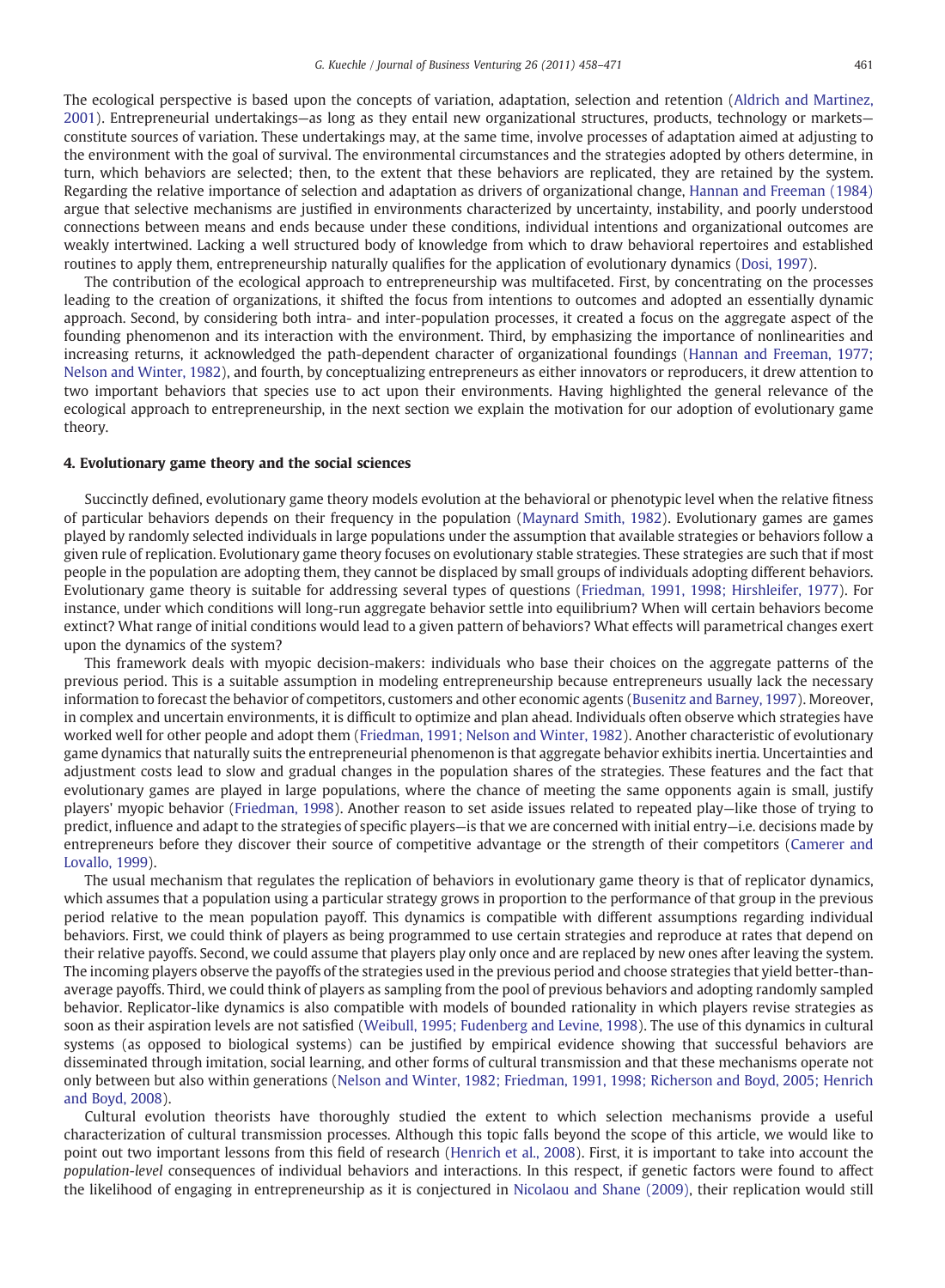<span id="page-4-0"></span>

|                       |                      | $\tilde{}$ |
|-----------------------|----------------------|------------|
|                       | $\pi$ - C, $\pi$ - C |            |
| $\tilde{\phantom{a}}$ |                      | w.w        |

Fig. 1. Payoff table of the symmetric market-entry game with pairwise interaction.

depend upon the aggregate effects of the biological and cultural fitness of individual behaviors. In other words, both innate and acquired behaviors would be subject to the selection forces shaping social and economic interactions.<sup>2</sup> Second, the fact that cultural transmission is built upon a richer and more complex range of psychological processes than is genetic inheritance, including most notably non-random mechanisms like conformist and prestige-biased transmission of behaviors, does not preclude the role of natural selection as long as there is enough variation in the pool of behaviors.<sup>3</sup>

#### 5. Entrepreneurship from a game theoretic evolutionary perspective

It is impossible to capture the complexity of the entrepreneurial phenomenon with a simple game. Still, the extant literature points to two main stylized representations of entrepreneurship. The first corresponds to the view that entrepreneurship entails environmental uncertainty. According to this perspective, the entrepreneur is portrayed as a single decision-maker engaged in either the creation of a new venture or the choice of an occupation. This decision entails environmental uncertainty because it involves payoffs randomly drawn from an unknown distribution. It is said that the payoffs are chosen by nature to reflect the fact that these outcomes do not arise out of strategic moves or choices interdependent with those of the entrepreneur. Prototypic examples include the introduction of a new product into the market, decisions concerning the exploration and exploitation of opportunities in natural setups and market-entry strategies in perfectly competitive markets.4 The second representation of entrepreneurship corresponds to the view of entrepreneurship as involving strategic uncertainty. From this perspective, entrepreneurs are modeled as decision-makers whose choices depend on those of other economic agents, like stakeholders, competitors, consumers, venture capitalists, governmental authorities and so on. According to this view, decisions made by other economic agents will affect not only the payoffs of the entrepreneur but also her decisions. For this reason, they cannot be regarded as exogenously given as in the case of environmental uncertainty. Archetypical examples are entry strategies in markets characterized by imperfect competition, decisions involving alternative technologies in the presence of externalities and strategies for the acquisition of financial resources under asymmetric information.

With these perspectives in mind, we model entrepreneurs as playing two games. The first one is a market-entry game that captures the strategic uncertainty faced by entrepreneurs who enter a market that already exists [\(Rapoport et al., 1998\)](#page-13-0).<sup>5</sup> In this type of interaction, entrepreneurial success depends not only on the entry decision of the individual but also on the entry decisions of the other players because it is assumed that the market has a fixed capacity. The second game is akin to occupational choice under uncertainty because entrepreneurial success does not depend on what potential entrants or competitors do. Entrepreneurs may earn positive and negative profits; however, these outcomes are governed by unmodeled factors such as technology, consumer demand and macroeconomic variables, all subsumed under the heading of nature. The strategic aspect of this game is that the payoff of paid employment depends on whether the other player chooses entrepreneurship: an employee earns higher wages if she interacts with an entrepreneur than if she interacts with another employee. This game aims to characterize, albeit abstractly, the introduction of new products and, more broadly, engagement with environmentally uncertain prospects. Whereas in the first game, entrepreneurship is limited by the capacity of the market, in the second, it is bounded by a more complex array of elements that need not pit one entrepreneur against another. In the next subsections, we present these games and analyze the stability of their equilibria.

#### 5.1. A symmetric market-entry game from an evolutionary perspective

Consider a large population of individuals who decide every period simultaneously and without communication between one another to enter into a given market  $(E)$  or not to enter (∼E). We start by assuming that individuals play this game pairwise after being randomly chosen. The payoff matrix is displayed in Fig. 1. If only one player enters, the payoffs are  $\pi$  to the entrant and w to the player who stays out. If both players enter the market, competition drives individual profits down by an amount equal to C. No entrance (∼E) yields a safe payoff equal to w. We assume that market entry entails a worse payoff than a safe job when both players enter and a higher payoff when nobody else enters the market—namely,  $\pi$  –  $C$  < w and  $\pi$  > w. Note that the risk involved in

<sup>&</sup>lt;sup>2</sup> To encompass the effect of genetic factors on entrepreneurship, our model would have to be expanded to consider the interaction between sexual reproduction and cultural transmission because the evolution of behaviors that are genetically determined takes place in the gene pool. As it stands, our paper models cultural transmission.

 $3$  [Nicolaou and Shane \(2009\)](#page-12-0) show how complex the paths from genetic inheritance to entrepreneurship can be. Yet, the transmission paths of cultural inheritance systems are even more complex. For example, the set of cultural parents is not only larger and endogenously determined but is also variable compared to the set of biological parents, which is given, unambiguous and definitive [\(Boyd and Richerson, 1985\)](#page-12-0).

 $4$  A framework to deal with this type of decision and examples can be found in [Choi et al. \(2008\)](#page-12-0).

<sup>&</sup>lt;sup>5</sup> This game has a similar structure than the one introduced by Arthur ([Arthur 1994a\)](#page-12-0).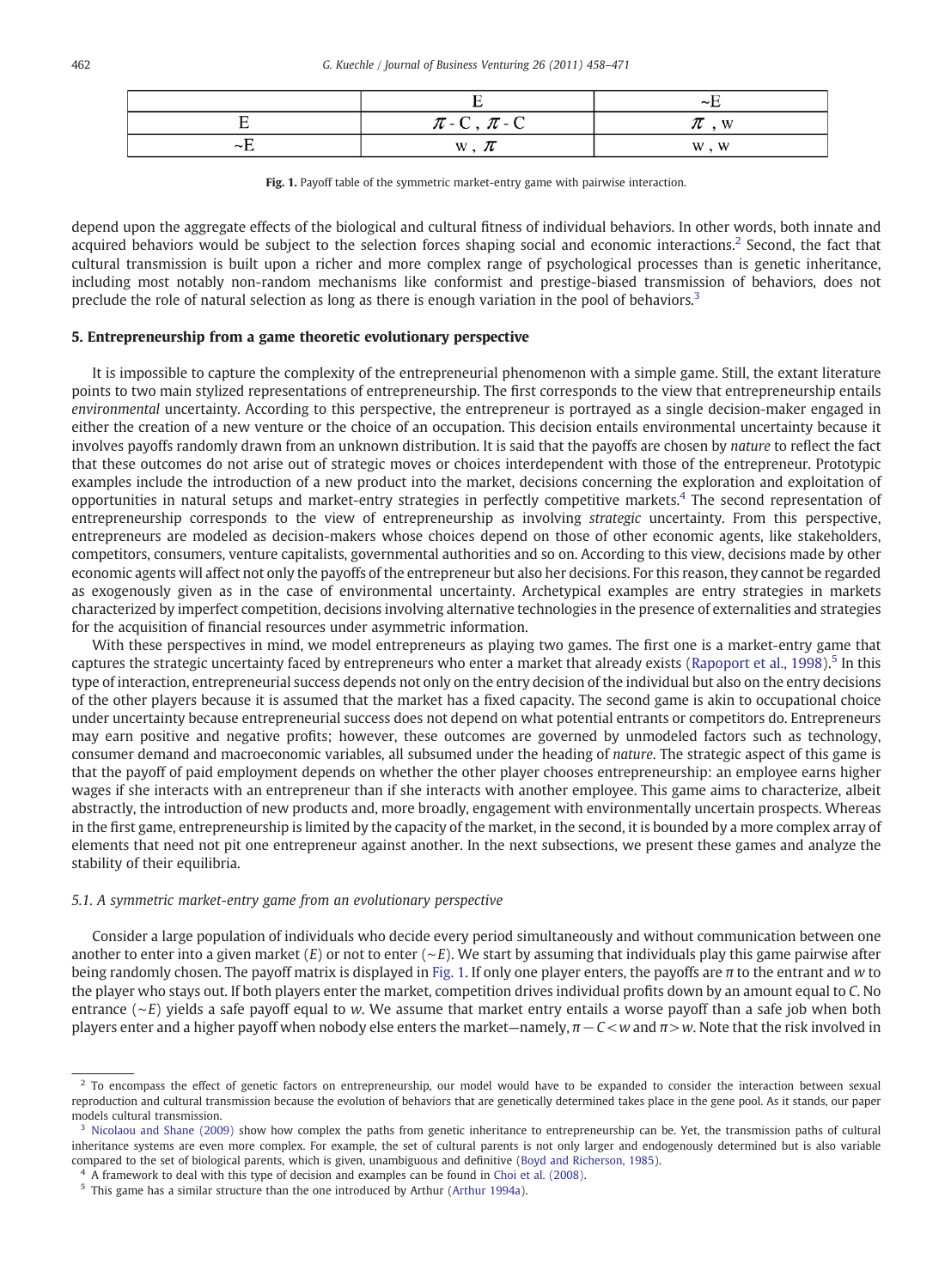this decision is strategic because it depends on the choices of other potential entrants. For instance, the best response of an individual who expects the other to enter is to stay out and choose paid employment. In this game, the actions of the individuals are strategic substitutes [\(Bullow et al., 1985\)](#page-12-0) because the coincident choice of entrepreneurship lowers the payoffs of both players. Individuals will be better off if they can choose non-coincident strategies: in that case, those who enter the market will meet others who stay out and obtain higher payoffs on average.

We could assume that C and  $\pi$  are random variables with either an unknown or a known distribution. However, this uncertainty would not add any substantial insight to the question under analysis, which is how players coordinate or allocate themselves between the two activities. Furthermore, in evolutionary games, players need not know their payoffs at all. Players may take action after thoughtful consideration, but behavior may also be guided by rules of thumb, social norms or analogies with similar situations [\(Samuelson, 1997](#page-13-0)). Evolutionary game theory dispenses with individual rationality and focuses on population dynamics driven by selection mechanisms.

We begin our analysis by asking the following question: is there any strategy in this game such that if most members of the population adopt it, then no other strategy can displace it? To answer this question, we need to define the concept of evolutionary stable strategies and then check for which strategies it is satisfied. A strategy is evolutionary stable if and only if (i) it yields a greater or equal payoff against itself than does any other invading strategy and (ii) if it yields the same payoff as any other invader against itself, then it yields a greater payoff than any invader against the invader ([Maynard Smith, 1982](#page-12-0)). The first condition guarantees the existence of an equilibrium: once the population has reached the evolutionary stable state, no single individual can profit from unilateral changes in behavior. The second condition concerns the stability of this state. It assures that the population will return to it if slightly perturbed.

In our game, each strategy is the best reply against the other but not against itself. Therefore, neither E nor ∼E can be evolutionary stable and overtake the entire population ([Hofbauer and Sigmund, 1998; Weibull, 1995](#page-12-0)). To see why, imagine that everybody is choosing entrepreneurship and earning  $\pi$  – C. Then if, by mistake or experimentation, somebody chooses a safe job, the strategy will enjoy higher fitness  $(w)$  and will therefore begin spreading throughout the population (e.g., other individuals will start imitating it). If, on the other hand, almost nobody is an entrepreneur, then mutants adopting this behavior will also spread because they will be earning  $\pi$ , which is higher than w. How will the population evolve?

In the present model, the population will evolve to reach a stable state of coexistence where entry will occur with frequency  $p^*$  $(\pi-w)/C$  and no entry will occur with frequency  $1-p^*$  (see [Weibull, 1995,](#page-13-0) chapters 2 and 3). As one would expect, the probability of entry increases with the expected profit in the absence of competition  $(\pi)$  and decreases with the opportunity cost of entry  $(w)$  and the expected losses because of competition  $(C)$ . In this stable state, the probability of being paired with an entrant is  $p^*$ , so that the expected payoff of entry,  $p^*(π - C) + (1-p^*)π$ , equals the payoff of the safe choice w. To check for stability, imagine that a small pocket of individuals enters with a probability  $q>p^*$ . Call these types  $q$ - and  $p^*$ -entrants, respectively. Condition (i) holds with equality because any strategy yields w against  $p^*$ . Therefore, we have to verify condition (ii). Assume that in the population, market entry occurs with frequency q. The expected payoff accruing to q-entrants is  $F(q,q)=q[q(\pi-C)+(1-q)\pi]+(1-q)[qw+(1-q)w]$ , whereas the expected payoff accruing to p\*-entrants is  $F(p^*q) = p^*[q(\pi - C) + (1-q)\pi] + (1-p^*)[qw + (1-q)w]$ . Comparing these equations, we may easily verify that the second condition holds if  $C>0$ . An important lesson from this simple model is that in games or market interactions in which the cost of competition is high relative to the rewards of success, we expect to find pluralistic behavior.

In the previous analysis, we assumed pairwise interactions. We can extend this game by considering a setting in which individuals interact with the whole population and the market capacity allows for more than two entrants. In this case, individuals are said to play the field. The previous explanation for why the existence of multiple behaviors at the population level is evolutionary stable remains valid here as well. In the definition of evolutionary stable states, we only have to account for the fact that payoffs directly depend on the aggregate frequency of behaviors [\(Hofbauer and Sigmund, 1998,](#page-12-0) Chapter 6; [Maynard Smith, 1982\)](#page-12-0).

#### 5.2. Individual behaviors

The evolutionary stable state in which E and ∼E coexist can be achieved in two ways. Either every individual enters the market with probability p<sup>\*</sup> or there are two groups, one committed to E and the other to ∼E, containing proportions p<sup>\*</sup> and  $1-p^*$ , respectively, of the population. In other words, if 10% of the population chooses E, either each individual has a 10% probability of adopting the risky strategy or 10% of the population is bound to enter, whereas 90% is bound to stay out.

In the first case, individuals are thought of as randomly choosing between strategies—although, in accordance with a more elaborate justification, individuals are thereby avoiding being outguessed by others. [Sigmund \(1993\)](#page-13-0) points out that nature abounds with examples of this kind of behavior and observes that active randomization is not actually necessary. Complex deterministic causation may observationally reduce to sheer randomness, and seemingly random decisions may be deterministically triggered by environmental cues and fortuitous events beyond the control of the individual.

In the second case, individuals are thought of as committed to one of the alternatives, and the population is conceived of as consisting of entrepreneurial and non-entrepreneurial types.<sup>6</sup> What sustains the equilibrium is the fact that there is a 10% chance of one's being paired with an individual who enters the market. Note that individuals in a polymorphic stable state have no particular reason to choose either occupation because both yield the same expected payoff. The motives and the sources of the constraints that cause individuals to choose either occupation are left out of the model. Nevertheless, a population containing

Polymorphic populations are not constrained to these extreme types. There could be several types with their own propensity to enter [\(Sigmund, 1993\)](#page-13-0). An individual's being wedded to a strategy can be seen as a limiting case of randomization because behavior is adopted with probability of either 1 or 0.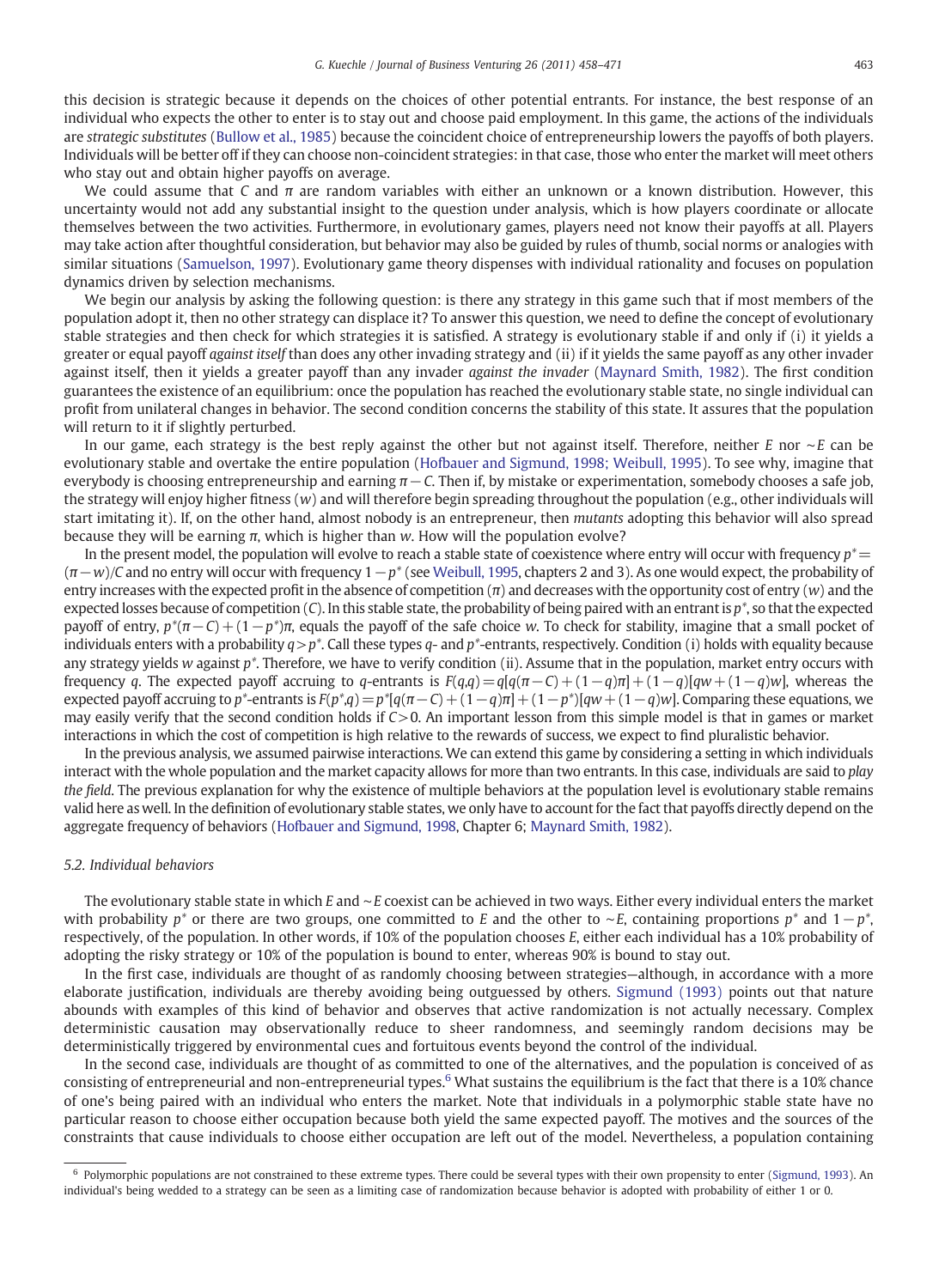<span id="page-6-0"></span>these two types will reach the same stable equilibrium as a population containing individuals who may eventually choose entrepreneurship or paid employment.

The important difference is that in the first case, individuals are homogenous, whereas in the second, they are E-heterogeneous. Note that the heterogeneity of this stable polymorphism is unrelated to the payoffs. Furthermore, because homogeneous individuals and E-heterogeneous types earn the same expected payoff on average, this model cannot distinguish among them on this basis. It will take empirical data to solve this problem [\(Maynard Smith, 1982](#page-12-0)). However, this game clearly illustrates that a population of homogenous individuals is capable of displaying pluralistic behavior.

#### 5.3. Role asymmetries

In [Section 5.1,](#page-4-0) we analyzed games in which the individuals did not differ in any way discernible to themselves. This characterization is not always warranted. There are two main sources of asymmetry in a game. First, individuals who are otherwise identical may play different roles; for example, one player may be an entrant and the other an incumbent, or one individual may possess a patent and the other not [\(Friedman, 1991, 1998](#page-12-0)). Second, the same combination of strategies may yield different payoffs depending on who uses it. For instance, entrepreneurs may possess different knowledge, different resources and, therefore, different probabilities of success. This section deals with the first case and the next one with the second.

Consider again the game in [Fig. 1,](#page-4-0) in which individuals enjoy symmetric payoffs. Note that players could earn on average more than w if they coordinated their actions using the following conditional strategy: "enter if row player; stay out if column player." With such a strategy, individuals would earn  $\pi$  as row players and w as column players. Because their payoffs would be on average higher than w (regardless of the likelihood of one's being in a particular role), this behavior would clearly satisfy the conditions for evolutionary stability. In an evolutionary setting, individuals using such a strategy would spread out by avoiding the costs of competition (C) and eventually displace any alternative behavior—including the pluralistic or polymorphic evolutionary stable state analyzed in [Section 5.1](#page-4-0) ([Selten, 1980](#page-13-0)). The initial conditions will determine whether the row or the column player chooses entrepreneurship. In any case, in the evolutionary stable state, individuals will enter the market in one role only. Individuals do not need to alternate roles for this equilibrium to hold if they belong to separated populations and if interactions pit one population against the other. In equilibrium, individuals in one population enter the market while individuals in the other stay out. Populations specialize, thereby earning different payoffs. If, on the other hand, interactions occur within one population, the conditional strategy referred to above is played by everyone yielding an expected payoff of  $(π + w)/2$  (assuming both roles are equally likely).

This type of equilibrium loses empirical relevance when the identification of roles is subject to noise (or uncertainty) and when interactions involve many individuals, as we expect to be the case in most entrepreneurial contexts. Roles are more likely to arise in dyadic encounters than when the payoffs of a strategy depend on the aggregate behavior of the population—namely, when individuals play the field [\(Maynard Smith, 1982; Sigmund, 1993](#page-12-0)). Furthermore, as one referee points out, roles may be subject to evolution and population membership based on choice: if the other population is earning more, why not move or mutate to improve fitness? If, for instance, the cue that allows correlation relates to human capital or resources (generic heterogeneity), then individuals can in principle switch. If the cue is related to some innate trait (E-heterogeneity), then this adjustment is not possible and the cue should be taken as fixed in the short term.<sup>7</sup> In the case of fixed roles, we cannot expect payoff equalization, whereas if roles are subject to choice or evolution, the dynamics of group membership should proceed until the expected payoff equalization.<sup>8</sup>

#### 5.4. Entrepreneurship as an asymmetric game

Market-entry games capture the competitive aspect of the entrepreneurial phenomenon. They assume that the relevant market already exists and that uncertainty is only strategic. However, entrepreneurial undertakings are also affected by a plethora of economic agents, not all of them competitors, and other variables typically summarized by the concept of nature. When we picture entrepreneurs as those individuals taking the risk of exploring unknown paths through the creation of new commodities or the discovery of new methods of production, we are mostly envisioning entrepreneurship as a game against nature.

We assume as before that each individual can choose one of two strategies, "entrepreneurship" (E) and "paid employment" (∼E). The choice of E leads to a game against nature with two possible outcomes: a gain and a loss, with probabilities P and 1−P, respectively. The resultant expected return to entrepreneurship is denoted by π. To introduce a strategic element, we assume that the wage earned when the other individual is an entrepreneur, W, is higher than the wage earned when the other individual also chooses paid employment, w. In this section, we suppose that there are two types of individuals whose payoffs are subscripted, with 1 and 2 to represent the existence of idiosyncratic skills. To avoid confusion, the term "type" will denote idiosyncratic payoff, whereas the term "role," as used in the previous section, will refer to the situation in which there is a cue or a label that allows individuals to identify themselves. This game is depicted in [Fig. 2](#page-7-0).

In this game, the payoffs of entrepreneurship do not depend on the choice of the other individuals; instead, they only depend on the outcome that is randomly selected by nature. The payoff of paid employment, on the other hand, is higher when the

 $^7$  If we consider the co-evolution of the genetic factors behind E-heterogeneity and therefore model the impact of behaviors upon reproductive success, then E-heterogeneity can evolve until reaching the equalization of payoffs.

<sup>&</sup>lt;sup>8</sup> Recall that the role is not supposed to be correlated with the payoff of the strategy. In other words, if having more resources means higher expected pavoffs from entrepreneurship, then a conditioning strategy like "enter if resources are available; stay out otherwise" is not an example that is pertinent to the game we analyze here. This type of situation is considered in the next section.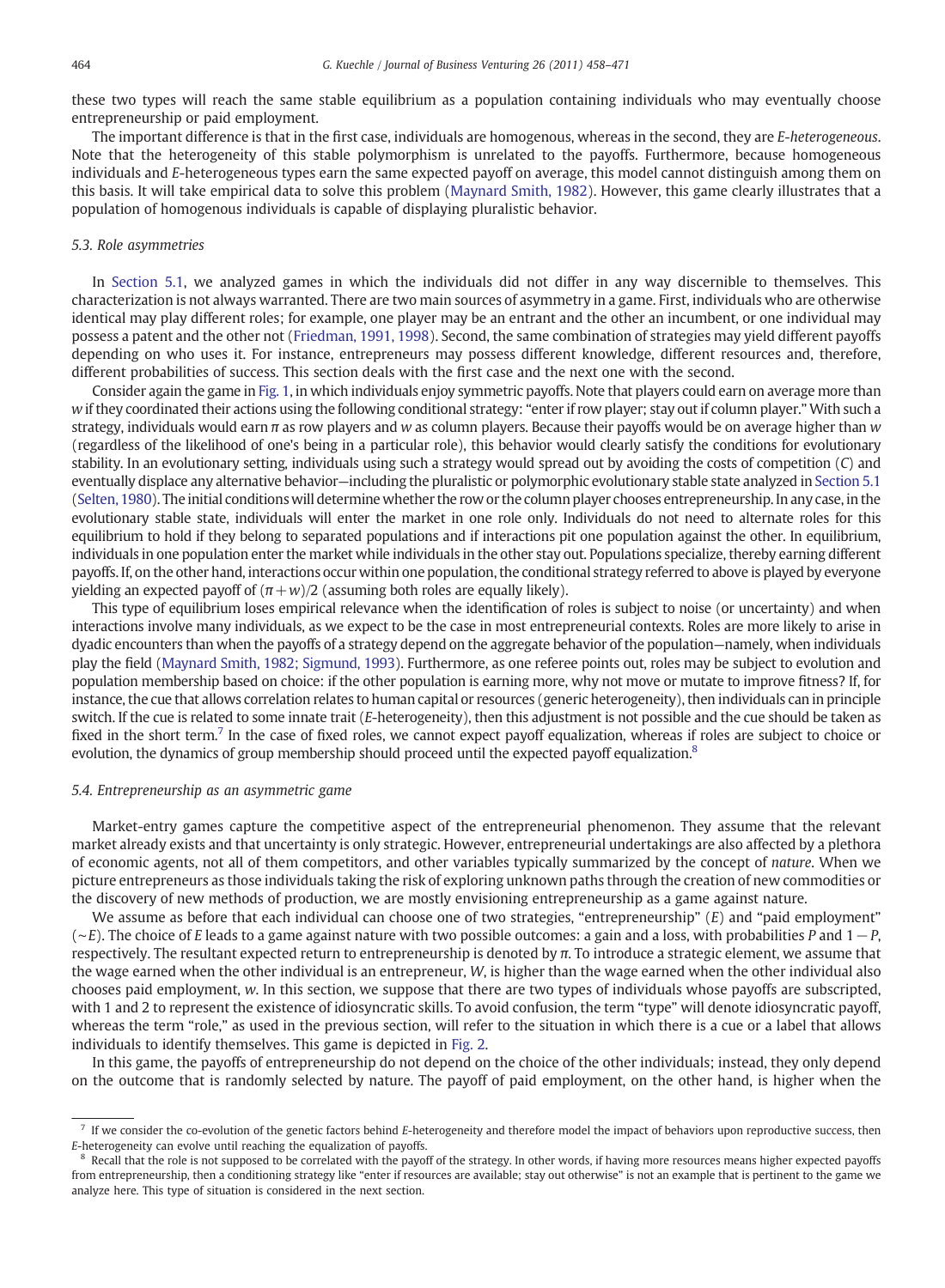<span id="page-7-0"></span>

|          |                   | $\sim$ F                 |
|----------|-------------------|--------------------------|
|          | $\pi_1$ , $\pi_2$ | $\pi_1$ , W <sub>2</sub> |
| $\sim$ F | $W_1$ , $\pi_2$   | $W_1$ , $W_2$            |

#### Fig. 2. Payoff table of the asymmetric game.

individual with whom the employee is paired chooses entrepreneurship: namely,  $W > w$ . The dynamics of this game will depend on the specific values of the parameters. For  $w_1 < \pi_1 < W_1$  and  $w_2 < \pi_2 < W_2$ , the game has the same structure as the one analyzed in [Section 5.1,](#page-4-0) and therefore, entrepreneurship and paid employment will coexist. Beyond these parametric conditions, the strategies cease to be strategic substitutes. Depending on the values of the parameters, evolutionary stability ranges from cases in which both types choose entrepreneurship (π<sub>1</sub>>W<sub>1</sub> and π<sub>2</sub>>W<sub>2</sub>) to states in which no type chooses it (w<sub>1</sub>>π<sub>1</sub> and w<sub>2</sub>>π<sub>2</sub>). Pluralistic behavior may still occur, not as a result of a strategy's being the best response to the other but as a consequence of there being a strategy that yields a higher payoff regardless of the behavior of the other players ([Weibull, 1995](#page-13-0), chapter 3). For each region outside the range where  $w_1 < \pi_1 < W_1$  and  $w_2 < \pi_2 < W_2$ , individuals have dominant strategies and the game has a unique evolutionary stable state in each region ([Weibull, 1995,](#page-13-0) chapter 2). All possible configurations are illustrated in [Fig. 3](#page-8-0).

When individuals have idiosyncratic payoffs, it is interesting to ask whether the dynamics of the system will necessarily converge to a state in which the types that choose entrepreneurship are the ones who experience comparative advantage as a result: namely, those individuals who earn a higher profit as entrepreneurs and a lower wage as employees. Consider first the game in [Fig. 1](#page-4-0) and assume that individuals enjoy idiosyncratic payoffs. In [Section 5.3,](#page-6-0) we explained that in the presence of an environmental cue that could be used as a correlating device, contingent strategies such as "enter in role 1; stay out in role 2" are evolutionary stable. Assume that  $\pi_1 > \pi_2$  and  $w_1 < w_2$  and that both roles are equally likely. The question is whether the state in which type 2 individuals choose entrepreneurship and type 1 individuals choose paid employment (call this strategy  $S_2$ ) can be displaced by the state in which they switch occupations (call this strategy  $S_1$ ).

From the analysis in [Section 5.3](#page-6-0), it should be clear that this is not possible. To show why, we can start by observing that the incumbent strategy  $S_2$  yields  $\pi_2$  and  $w_1$ , half the time each. An individual who switches to the opposite strategy ( $S_1$ ) will be at a disadvantage because he will not be coordinated with the individual playing S<sub>2</sub>, thereby earning  $\pi_1$  – C and w<sub>2</sub> half the time each. Under these conditions, this strategy will never be able to spread. Thus, unless a large number of individuals switch at the same time, small disturbances cannot upset the incumbent state. The system can evolve to any evolutionary state, and the final equilibrium will depend on the history of interactions and the initial conditions. In this game, the more skilled individuals need not be those choosing entrepreneurship in equilibrium. The same result would apply to the second game if the expected profit of selfemployment lay between the two possible wages.

In the game depicted in Fig. 2, there are two sources of inequality: namely, roles (as in [Section 5.3](#page-6-0)) and idiosyncratic payoffs. When individuals condition their strategies upon their roles, occupations earn idiosyncratic returns. If individuals in role 1 become entrepreneurs and individuals in role 2 become employees, the occupations earn  $\pi_1$  and  $w_2$ , respectively. In the state in which these roles are switched, these earnings amount to  $\pi_2$  and  $w_1$ . In both cases, roles and occupations earn idiosyncratic returns.<sup>9</sup>

Consider now the game in Fig. 2 for parameters outside the region where  $w_1 < \pi_1 < W_1$  and  $w_2 < \pi_2 < W_2$ . In each of these regions, there is a unique evolutionary stable state, and at least one individual has a dominant strategy. This means that regardless of the initial conditions, the dynamics will converge to the evolutionary stable state. It is clear from [Fig. 3](#page-8-0) that the expected payoffs to individuals and occupations will differ in these regions. We will return to this issue in the next section.

#### 5.5. Earnings

In this section, we summarize the results for equilibrium payoffs and characterize the scenarios that produce equal and different occupational earnings.

Equal expected payoffs of both self- and paid employment can arise in symmetric games ([Fig. 1\)](#page-4-0) played by homogeneous and polymorphic (E-heterogeneous) populations in the absence of behavior contingent on roles. Homogeneous players in equilibrium have a propensity  $p^*$  to choose self-employment, whereas E-heterogeneous individuals are bound to choose one of the strategies. In the first case, evolutionary forces operate upon the propensity to enter, whereas in the second case, they affect the proportions of E-types and ∼E-types. In both cases, self-employed and paid employed expect the same payoff.

Different expected earnings for the two occupations arise when behaviors are conditioned on roles and types. In a game in which payoffs are symmetrical, like the one in [Fig. 1,](#page-4-0) players may manage to condition their play upon an environmental cue, like their role in the game, or upon some intrinsic feature, like a personal trait. This cue is supposed to be independent of the payoffs of the game, fixed (sometimes constrained by other interactions) and known to the players. These cues need not exist, and if they do, they could be subject to evolution, in which case earnings may tend to balance. Furthermore, when individuals play the field instead of being subject to dyadic interactions, roles are less likely to coordinate choices.

<sup>&</sup>lt;sup>9</sup> When players condition their play upon their roles or types, they are all using the same strategy. From the point of view of the individual–namely, before types are allocated—the game is symmetric (ex ante, every individual is subject to a draw from the same pool of roles and types and earns the same expect payoff in equilibrium). Of course, individuals have no access to the world behind this Darwinian veil of ignorance, but this is the level at which the forces of selection operate [\(Skyrms, 1996\)](#page-13-0).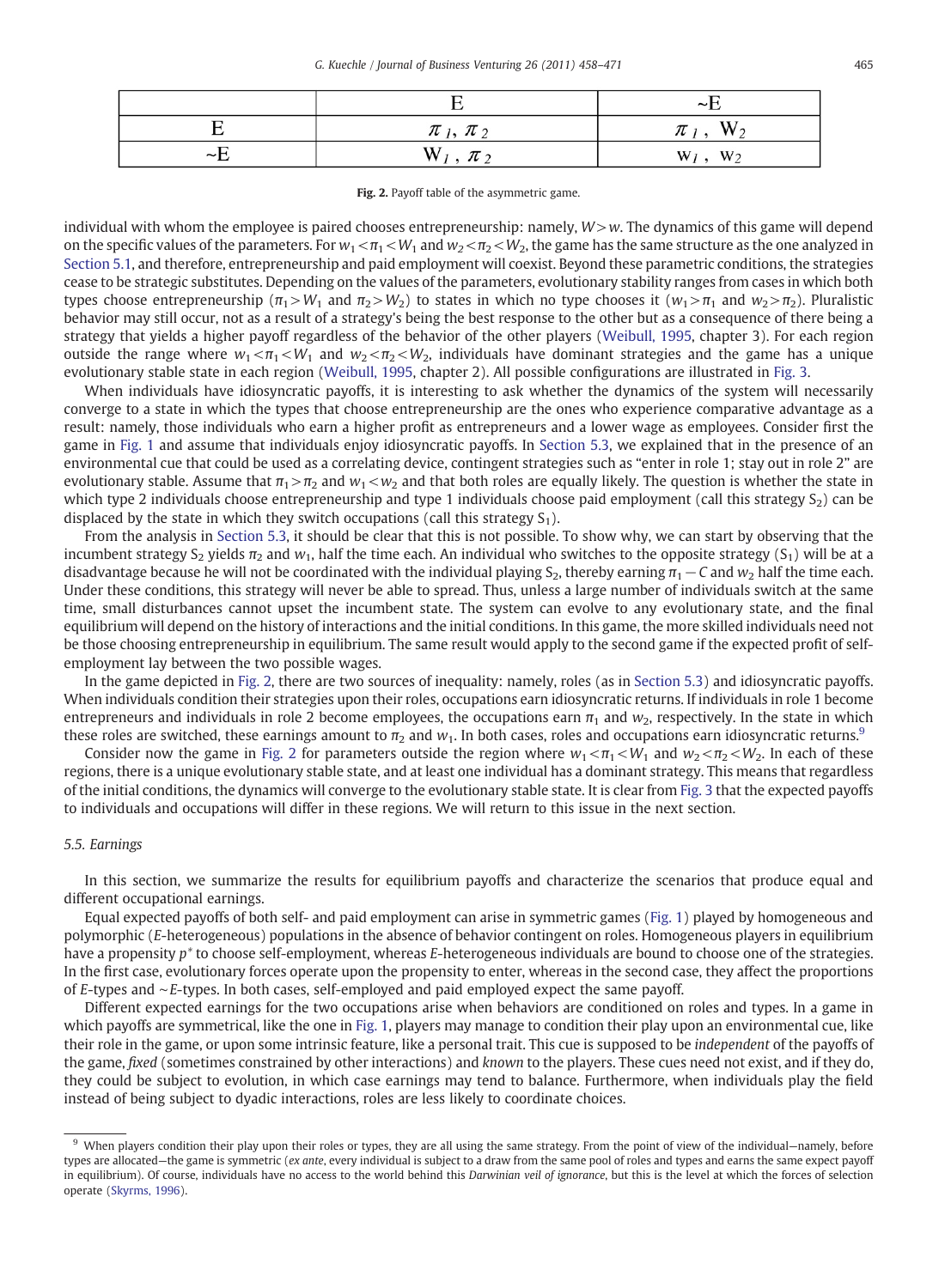<span id="page-8-0"></span>

Fig. 3. Possible equilibria in the asymmetric game.

Idiosyncratic payoffs caused by different skills, career paths or particular situational conditions are likely to lead to conditional behavior ([Carroll and Mosakowski, 1987; Hofbauer and Sigmund, 1998; Maynard Smith, 1982; Sigmund, 1993\)](#page-12-0). Whereas strategies conditioned on independent roles can be seen as a way of earning higher payoffs through coordination, strategies conditioned on types or idiosyncratic payoffs may be the result of a constrained optimization of the form "do the best you can, given your type." When individuals choose an action because, due to some intrinsic or history-dependent characteristic, they cannot perform any other, we cannot expect equalization of fitness ([Maynard Smith, 1982; Sigmund, 1993](#page-12-0)). In the asymmetric game shown in [Fig. 2](#page-7-0), for parameters outside the range in which entrepreneurship and non-entrepreneurship are strategic substitutes (regions with oblique lines in Fig. 3), evolutionary stable states yield persistent asymmetric earnings that are the result of idiosyncratic skills. In a nutshell, whereas similar average earnings are compatible with both homogeneous and E-heterogeneous (polymorphic) populations, differential average earnings are likely to reflect choices conditioned upon skills if, as discussed in [Section 5.3,](#page-6-0) roles are subject to evolution, or if individuals play the field.

#### 6. Empirical evidence

There are considerable, perhaps insurmountable limits to the application of the previous results to the assessment of field data. First, the properties of the equilibria discussed in this paper are asymptotic. Secondly, our games are at most a coarse approximation of the strategic situations that entrepreneurs and non-entrepreneurs face. Third, real data may fluctuate in the short-run, especially as a result of parametrical changes in the determinants of the relative payoffs of both activities. Ideally, we would need data spanning reasonably long and stable periods of time. With this warning in mind, and considering our criteria as a theoretical benchmark, we proceed to our analysis of the empirical evidence.

Using data from the US Survey of Income and Program Participation covering mid-1983 to mid-1986, [Hamilton \(2000\)](#page-12-0) investigates earnings differentials in self-employment and paid employment, finding that the median earnings of individuals in small businesses for 10 years are 35% lower than those of employees. Hamilton's results are robust to alternative measures of selfemployment earnings, control for self-selection and hold across industries. According to this evidence, only members in the top quartile of the self-employed income distribution earn more through self-employment than through paid employment. Hamilton attributes his findings to non-pecuniary benefits of self-employment, such as flexibility and autonomy. In fact, more than 21% of entrepreneurs surveyed by the Economic Census Characteristics of Business Owners in 1992 indicated "being your own boss" as the main reason for entry into entrepreneurship. This empirical evidence is difficult to reconcile with the hypothesis that economic agents are employing pure strategies conditioned on idiosyncratic skills.

In the games analyzed in this paper, the payoffs of entrepreneurship are expected returns—i.e., mean incomes. Hamilton analyzed median instead of mean incomes to ameliorate the effect of the large earnings differentials within the self-employed. However, if individuals focus on expected outcomes, then the mean is the relevant measure for analyzing the employment decision. Studies analyzing mean incomes find that male entrepreneurs in the US enjoy greater initial earnings growth on average but that their potential earnings are not significantly different from those of employees ([Evans and Leighton, 1989\)](#page-12-0). Other studies in the US further corroborate Hamilton's findings, although they also show that entrepreneurs enjoy substantially greater savings and asset holdings than employees [\(Parker, 2004\)](#page-13-0). [Moskowitz and Vissing-Jorgensen \(2002\)](#page-12-0) find that the average returns to private and public market equity in the US are similar despite the first's being considerably riskier. Moreover, this private equity is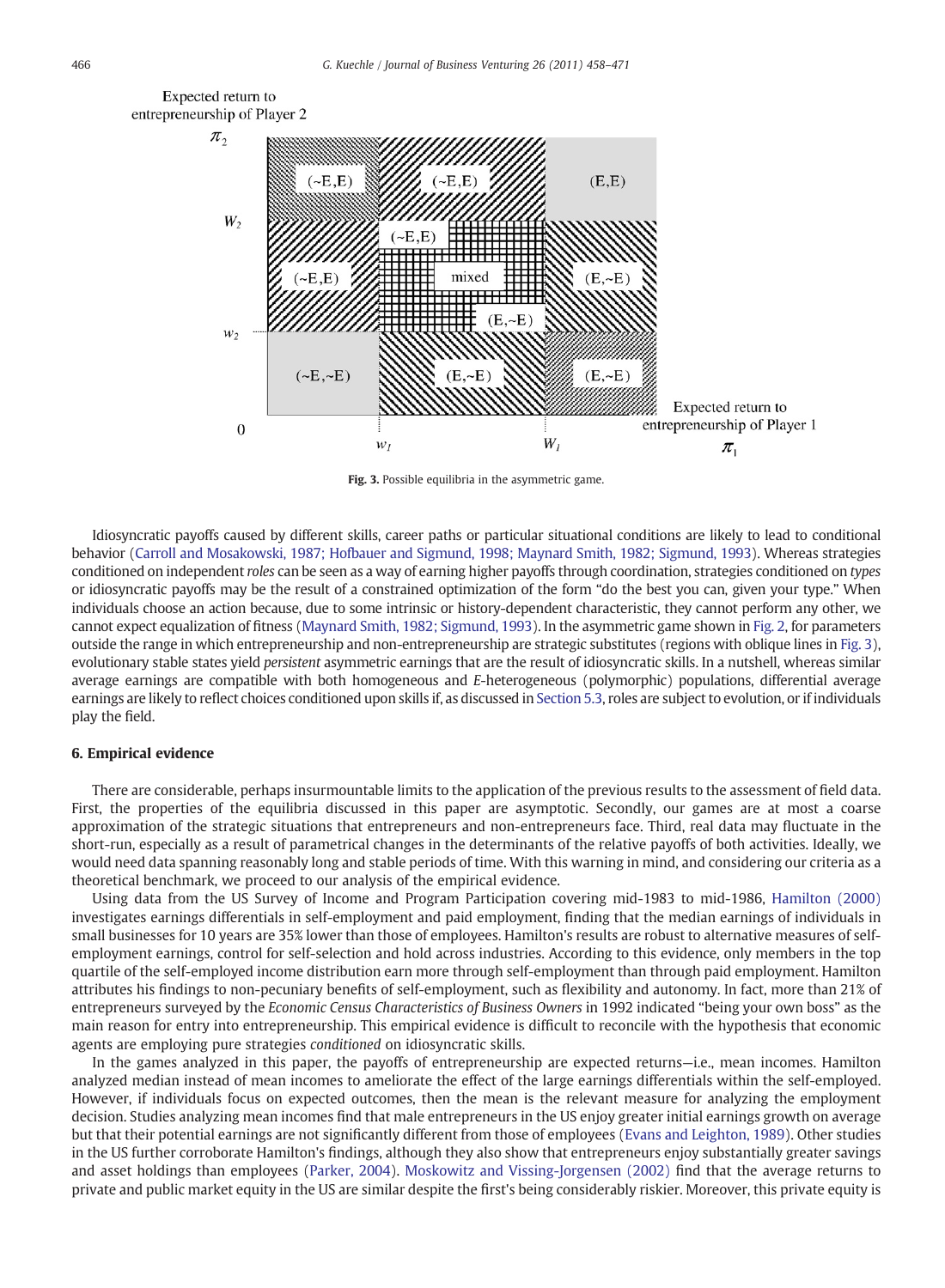mostly owned by households that invest in a single privately held company. Unlike data for the US, UK data points to an inverse relationship between earnings through self- and paid employment, although there is disagreement as to the significance of the difference ([Parker, 2004\)](#page-13-0). This result is validated by data from the transition economies of Eastern Europe and West Germany [\(OECD, 1986\)](#page-13-0). Considered as a whole, the evidence on earnings differentials is mixed [\(OECD, 1986; Parker, 2004](#page-13-0)) and calls for more research. However, expected earnings differentials seem to be rather small. This evidence calls into question the hypothesis that individuals are employing strategies based on their types. Considering extant evidence against E-heterogeneity, the data on earnings differentials seems to indicate that it may be premature to reject the hypothesis that individuals are homogenous.

### 7. The evolution of preferences for entrepreneurship<sup>10</sup>

From an ecological perspective, and considering that all mobile organisms need to search their surroundings for resources, it is not surprising that explorative behavior contributes to survival and reproductive fitness in environments characterized by instability, competition and scarcity. Behavioral ecologists have collected abundant evidence on foraging behavior showing that animals are innately prone to exploration and that this behavior consistently varies with situational variables like hunger and predator threat [\(Krebs and Davies, 1997; Maynard Smith, 1982; Sigmund, 1993\)](#page-12-0). In the domain of the social sciences, on the other hand, we need to address the question regarding the content of human preferences [\(Berninghaus et al., 2003; Witt, 1991](#page-12-0)). In this respect, arguments based on the Darwinian theory of organic evolution can at best explain the existence of basic preferences that solved ancestral adaptive problems and enhanced the probability of having surviving offspring [\(Boyd and Richerson, 1985;](#page-12-0) [Cosmides et al., 1992; Wilson, 1978\)](#page-12-0). Even if explorative behavior is likely to be among those items with a genetic basis, the choice of entrepreneurship in modern economies is far more complex and may not be captured—at least with our current scientific knowledge—at such a basic level.<sup>11</sup> This is where models of co-evolutionary processes involving cultural evolution [\(Boyd and](#page-12-0) [Richerson, 1985\)](#page-12-0) and innate learning mechanisms in human beings ([Witt, 1991](#page-13-0)) may contribute to explaining the coexistence of genetically and culturally driven behavior. This duality leads to the question of how preferences for certain behaviors can be made compatible with their cultural and biological impact. In this section we attempt to address this question.

In evolutionary games, the payoffs of the players represent their fitness. In biological evolution, the fitness of a behavior is measured in terms of its reproductive success—namely, the expected number of offspring (be they individuals, genes or any other unit of selection). In cultural evolution, the "expected number of offspring" is the amount of individuals who adopt the corresponding behavior in the next period. In other words, the fitness of a behavior represents the extent to which the outcomes of interactions involving that behavior contribute to its replication, either through imitation or via any other mechanism of cultural transmission. For instance, the payoffs of the games analyzed in [Section 5](#page-4-0) represent the pecuniary income obtained from the corresponding profile of strategies, and we assumed that the higher the income, the larger the chances that the behaviors leading to such outcomes would be adopted in the population.

Empirical evidence shows that entrepreneurship entails non-pecuniary benefits like feelings of independence and a sense of achievement ([Hamilton, 2000\)](#page-12-0). Where do these payoffs belong? Are they subject to cultural evolution via imitation? To the extent that individuals can appraise how the non-pecuniary benefits received by others affect their own well being, imitation and dissemination may occur via cultural transmission. However, the domain of preferences and well being is not always easily objectivized [\(Witt, 1991](#page-13-0)). Therefore, the question remains of whether subjective preferences for entrepreneurship could have evolved.

To answer this question, we apply the so-called "indirect evolutionary approach" developed by [Güth and Yaari \(1992\) and](#page-12-0) [Güth and Kliemt \(1998, 2000\)](#page-12-0) to our games.<sup>12</sup> The crux of this approach is the assessment of the evolution of intrinsic preferences for behavior (in our case, preferences for entrepreneurship and paid employment) that in turn determine the fitness of the individuals adopting them. Preferences influence the evolutionary process indirectly by motivating individuals to behave in a certain way, and they evolve as the fitness of the behaviors they are disposed to foster determine their prevalence in the population. There is no circularity in this approach because behavioral disposition is assumed to be independent of the fitness or payoffs of the corresponding behaviors.

There is a second reason for undertaking this analysis. In the symmetric game of [Fig. 1](#page-4-0), individuals obtain on average the same expected payoff both when they are behaviorally homogeneous (they all enter with probability  $p^*$ ) and when there are types committed to each strategy. Can preferences evolve that break this indifference from the subjective point of view?

Consider the game in [Fig. 1](#page-4-0) as the one determining fitness and assume that, at the same time, individuals experience intrinsic motivation, either positive or negative, regarding entrepreneurship. These subjective payoffs are displayed in [Fig. 4](#page-10-0).

In this matrix, parameter m represents a purely subjective motivational factor not based on the objective rewards of the interaction. In principle, m can take any value on the real line. However, we are interested in distinguishing between two types of individuals: namely, those who have a positive, purely subjective disposition towards entrepreneurship and those who experience

<sup>&</sup>lt;sup>10</sup> We thank one of the reviewers for having suggested this analysis.

<sup>&</sup>lt;sup>11</sup> [Nicolaou and Shane \(2009\)](#page-12-0) analyze the many paths through which genetic factors may affect entrepreneurial behavior emphasizing the complexity of such endeavor.

 $12$  The indirect evolutionary approach is above all concerned with the evolution of altruism and information mechanisms to detect altruistic types. Because in this paper we are concerned with one-shot entry games, it makes sense not to endow players with any information regarding the entry rate of other individuals. In this respect, we are not fully applying this approach.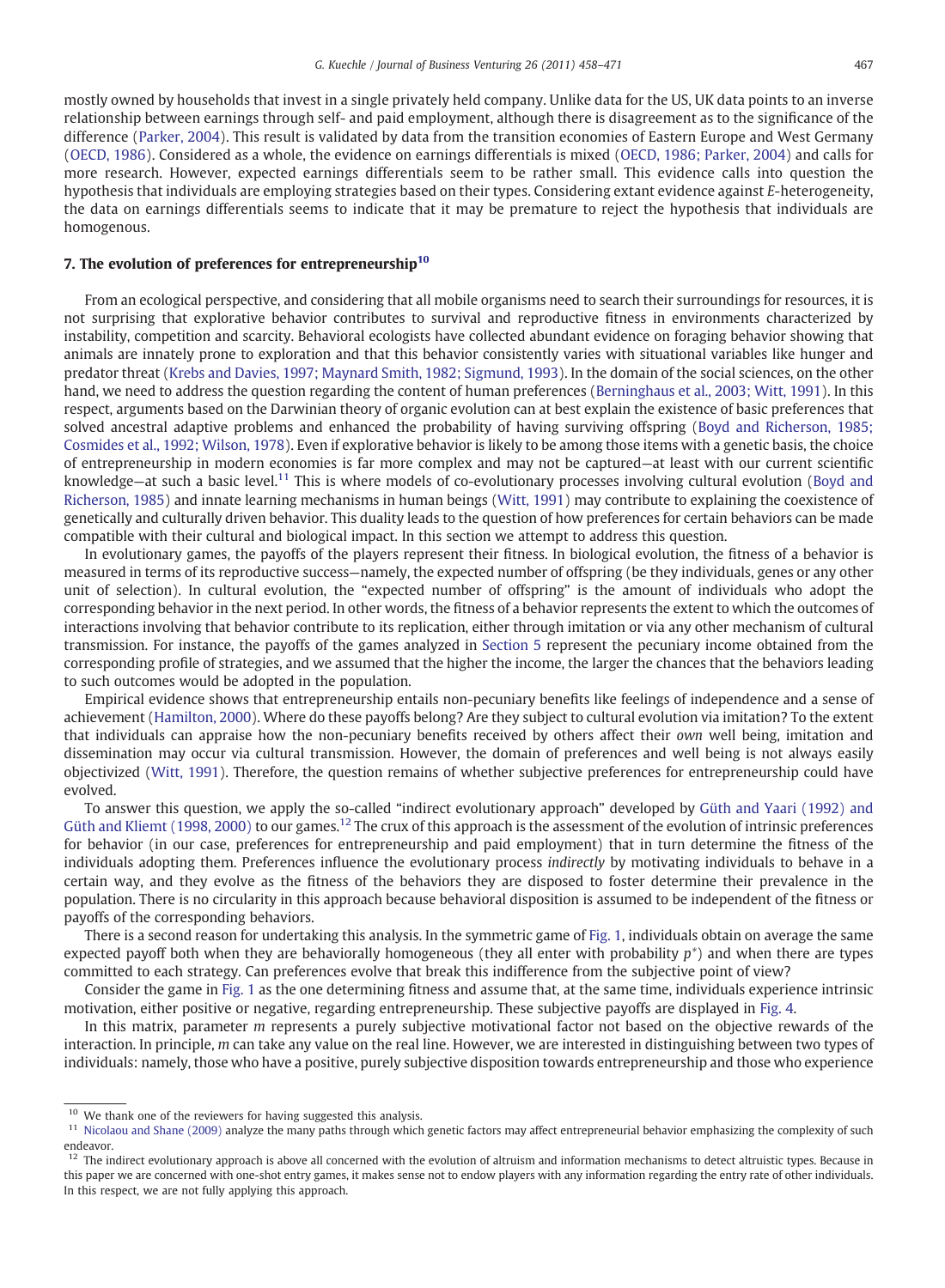<span id="page-10-0"></span>

|    |                          | $\sim$ H.   |
|----|--------------------------|-------------|
|    | $\pi$ - C+m, $\pi$ - C+m | $\mu$ +m, w |
| ~E | $\mu$ +m<br>W            | w, w        |

Fig. 4. Subjective payoffs.

negative motivation. As a first step, "having an intrinsic positive disposition" will be taken to mean that  $m$  is such that the individual strictly prefers entrepreneurship to paid employment. Individuals for whom  $m>w+C-\pi$  will be called m<sup>+</sup>-types, and individuals for whom  $m < w - \pi$  will be called m<sup>−</sup>-types. Because in this case individuals have a dominant strategy, they do not need to know the preferences of the others. Decisions are driven by the matrix in Fig. 4, whereas the replication of the rate of entrepreneurship is governed by the payoffs in [Fig. 1](#page-4-0). Notice that players receive the same income when they choose the same behavior but idiosyncratic subjective rewards. Now we are ready to address the question of whether a population can reach an evolutionary stable state in which m<sup>+</sup>-types and m<sup>--</sup>types coexist. From our previous analysis, it is clear that if m<sup>+</sup>-types reach a proportion  $p^*$  of the population, then this state is stable. A higher proportion of  $m^+$ -types would increase the rate of entry and the expected payoff of m<sup>--</sup>types, driving the proportion of m<sup>+</sup>-types down.

We consider now a less extreme case in which individuals play E and ∼E with a probability between 0 and 1 (m<sup>+</sup>-types enter with probability  $p^+$  >  $p^*$  and meet m<sup>-</sup>-types that enter with probability  $p^-$  <  $p^*$ ). Evolutionary stability still requires that in the population, entry occurs with probability  $p^*$  so that both types have the same expected reproductive fitness. A stable state is reached when the reproductive success of both types is the same (given their entry propensities  $p^+$  and  $p^-$ ) and when their play is consistent with their preferences as assumed in Fig. 4. This occurs when the proportion of  $m^+$ -types to  $m^-$ -types ( $\theta$ ) reaches  $\theta^*$  =  $[\pi-p^-C-w]/[(p^+-p^-)C]$ , which can be rewritten as  $\theta^*=(p^*-p^-)/(p^+-p^-)$ .<sup>13</sup> The application of the indirect evolutionary approach demonstrates that players with idiosyncratic motivations regarding entrepreneurship can coexist even when the objective payoffs are independent of their types. In other words, states in which players have symmetrical or homogeneous payoffs but idiosyncratic motivations can be evolutionary stable. The only constraint is that  $p^-$  <  $p^+$  <  $p^+$ .

#### 8. Further applications of evolutionary game theory to research in entrepreneurship

Evolutionary game theory is suitable for modeling the interplay between individual behaviors in strategic contexts and its effects at the population level over time. Although originally conceived of to address questions in evolutionary biology, evolutionary game theory has been shown to have valuable applications in the social sciences, spanning from economics ([Friedman, 1991, 1998; Güth and Kliemt, 2000; Young, 1998](#page-12-0)) to anthropology ([Boyd and Richerson, 1985; Henrich and Boyd,](#page-12-0) [2008](#page-12-0)).<sup>14</sup>

The present paper is a first step towards the application of evolutionary game theory to entrepreneurship. Further research may develop more complex games than the ones analyzed in this paper to deepen our understanding of entrepreneurial undertakings. Future applications of this framework may for instance aim to explain regional differences in the level of entrepreneurial activity, the effects of local interaction upon cluster formation and the evolution of diversified patterns of human capital investment. What kind of contributions can we expect from this framework? As an answer, we briefly outline two research projects.

The literature on entrepreneurial agglomeration is grounded in the notion of positive feedback dynamics arising from strategic complementarities, knowledge spillovers and network externalities, (see [Minniti, 2005](#page-12-0) for a model of network externalities and further related references). These models assume no inter-regional dynamics and irreversible decisions. Two regions may display idiosyncratic levels of entrepreneurial activity because they evolved out of considerably different initial conditions or because of historical small events that tilted their dynamics toward different equilibrium paths ([Arthur, 1994b](#page-12-0)). Evolutionary game theory could complement this literature by incorporating the migration of individuals and flow of ideas between regions, social learning and flexible or reversible decisions, as is done in [Henrich and Boyd \(2008\)](#page-12-0). The purpose of such model would be to assess whether entrepreneurial agglomeration still obtains together with its main determinants.

[Lazear \(2004\)](#page-12-0) shows that under certain parametric conditions, individuals with more balanced skills self-select into entrepreneurship, whereas individuals who excel at only one skill specialize in it. In that framework, the existence of an equilibrium involving entrepreneurship crucially depends on the market value of entrepreneurial talent. If this parameter falls below a certain threshold, no individual opts for entrepreneurship. Using evolutionary game theory, one could model the choice between generalist and specialist strategies [\(Boyd and Richerson, 1985; Aldrich, 1990\)](#page-12-0) to show that far from being constrained by parametric conditions, generalist strategies are widespread and robust to evolutionary dynamics.

<sup>&</sup>lt;sup>13</sup> This is just another possible polymorphism supporting the original evolutionary stable state. To encourage the players to enter with probabilities  $p^+$  and  $p^-$ , it should be the case that  $p^+ = (m^- + \pi - w)/C$  and  $p^- = (m^+ + \pi - w)/C$ . Note that these equations impose constraints upon  $m^+$  and  $m^-$  arising from the condition  $0 < p^+, p^- < 1$ .

<sup>&</sup>lt;sup>14</sup> Topics where evolutionary game theory has had seminal applications are altruism, moral behavior, social norms, social learning and signaling systems. See for instance, [Skyrms \(1996\) and Young \(1998\)](#page-13-0).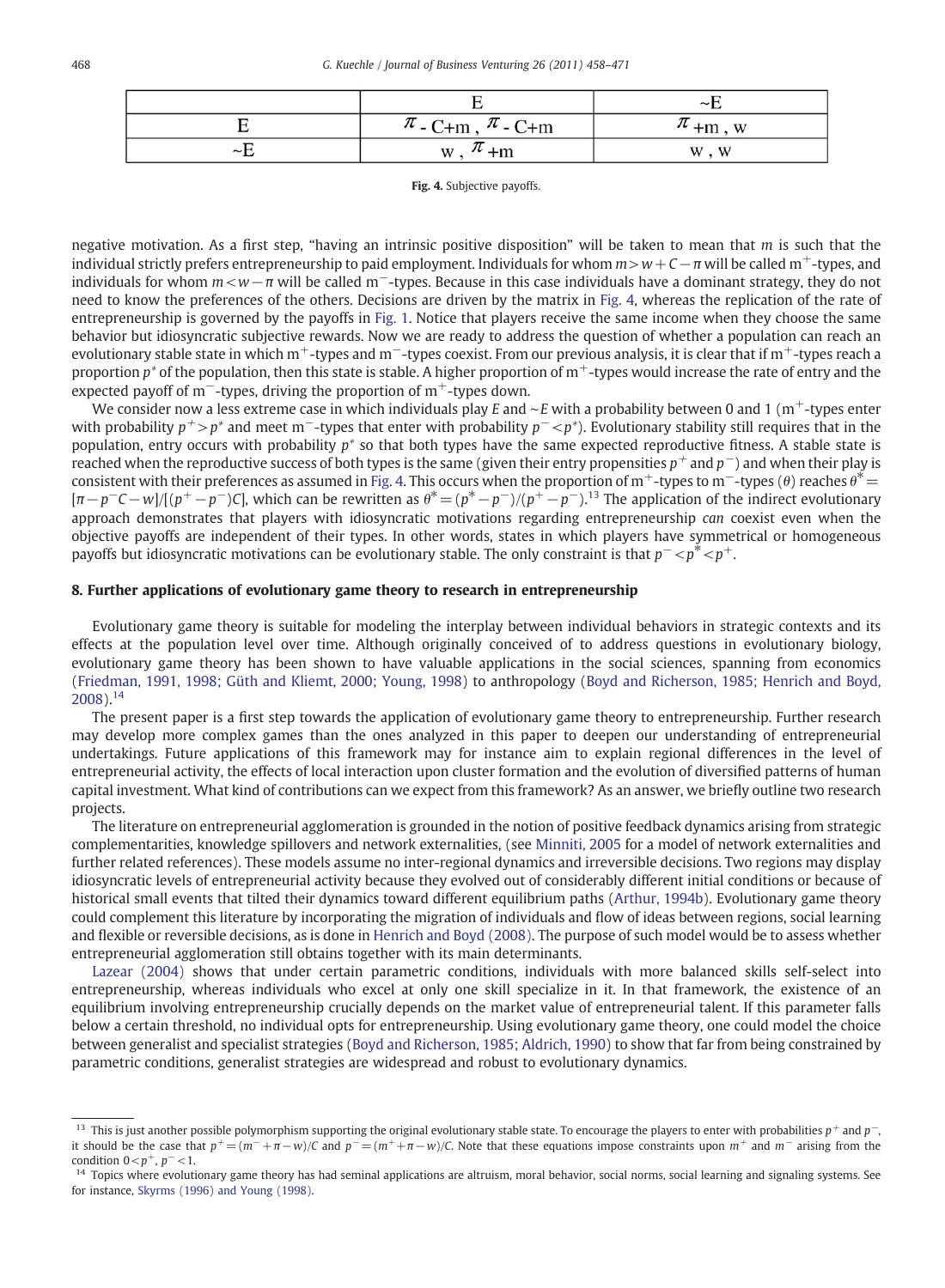Lastly, research in evolutionary game theory is also suitable for informing research on the influence of genetic factors upon entrepreneurship ([Nicolaou and Shane, 2009\)](#page-12-0). First, the genetic make-up of our species is already the product of hundreds of millennia of evolution in which the genus Homo lived in bands and evolved to solve problems like foraging, mating, parenting, communicating and cooperating [\(Cosmides et al., 1992; Wilson, 1978](#page-12-0)). The frequency-dependent nature of such problems is as strategic today as it was in the Paleolithic Age. Hominids that engaged in exploration to find new sources of food were also exposed to failure and to the fate of losing their fitness edge by conferring valuable information. But foraging sources were not mapped and more critically, they were not permanent. Hominids that confined themselves to exploitation most likely disappeared. Thus, what we have termed strategic uncertainty, namely the state in which own fitness depends on aggregate behaviors, is as present today as it was during Paleolithic interactions, even when modern survival pressures are not critical ([Witt, 1991, 2003](#page-13-0)). For this reason, game theoretic approaches are able to explain why certain groups of genetic factors could have been favored by natural selection and what behaviors would certainly have become extinct. Second, evolutionary game theory is capable of acknowledging the interplay of cultural and genetic factors and its effect upon the evolution of behaviors.

#### 9. Conclusion

To enrich our understanding of the forces that nurture the coexistence of strategies like entrepreneurship and nonentrepreneurship, as well as their interaction at the population level, we have adopted an evolutionary game theoretic approach. Based on the analysis of two games that capture essential features of the entrepreneurial phenomenon, this paper ascertains conditions under which both self-employment and paid employment will coexist in equilibrium showing that entrepreneurship will be retained in the absence of strategic complementarities and individual selection.

Theories of entrepreneurship often rely upon the assumption that entrepreneurs constitute a special species as embodied in the notion of E-heterogeneity. We challenge this notion from a theoretical standpoint by demonstrating that it is not necessary for the coexistence of entrepreneurship and non-entrepreneurship. Of course, individuals may differ in many meaningful ways. In fact, we expect them to be generically heterogeneous. The crucial question is whether there is a set of stable traits driving the divide between those who become entrepreneurs and those who do not. This paper argues that such a set of traits is not necessary on theoretical grounds. In 2000, [Shane and Venkataraman \(2000\)](#page-13-0) remarked that existing equilibrium models addressing the question of who becomes an entrepreneur require that people have different attributes. This paper fills a gap by developing an equilibrium model with multiple behaviors and homogeneous agents.

We also show that individuals may use strategies conditioned on their abilities and earn, on average, idiosyncratic payoffs. Nevertheless, our conclusion is that the mere coexistence of self- and paid employment is not sufficient to infer either E-heterogeneity or idiosyncratic skills. To address this question, our framework suggests examining the average earnings of entrepreneurs and nonentrepreneurs. The relevant empirical evidence is mixed, but it shows that, at least in the US, these differences are not considerable. Therefore, it would be premature to reject the assumption that entrepreneurs and other economic agents are homogeneous in this respect.

The challenge to the notion of E-heterogeneity [\(Carroll and Mosakowski, 1987; Gartner, 1988; Sarasvathy, 2004, 2008; Shane](#page-12-0) [and Venkataraman, 2000](#page-12-0)) entails important implications for entrepreneurship research, pedagogy, practice and policy. As the quest for the quintessence of entrepreneurial attributes subsides, the diversity of attributes and behaviors within the population of entrepreneurs, as well as the plethora of situational variables characterizing entrepreneurial paths, unveil interesting puzzles for investigation [\(Sarasvathy, 2004](#page-13-0)). Generic heterogeneity is indeed relevant for entrepreneurship research. Different people will most likely create different ventures and perform idiosyncratically. Understanding these patterns will certainly contribute to the creation of a systematic body of knowledge about entrepreneurship [\(Sarasvathy, 2004; Shane and Venkataraman, 2000](#page-13-0)). From an anthropological and methodological perspective, it will be important to investigate the mechanisms behind the dissemination of entrepreneurship as behavior. To what extent is this the result of a cultural process, and to what extent is it an outcome of genetically evolved and domain-specific competencies? As for entrepreneurial education and practice, the focus on psychological traits embedded in E-heterogeneity has obscured the many ways in which individuals can manage their careers to become entrepreneurs. With the premise that people are not irremediably constrained by their traits, entrepreneurial education will concentrate on providing the skills necessary for the effective creation of ventures and the reduction of avoidable failures. Economic policy aimed at promoting entrepreneurship in general will concentrate on the institutional obstacles hindering potential entrepreneurs once it is acknowledged that these constitute the entire population [\(Sarasvathy, 2004](#page-13-0)). These features notwithstanding, the games analyzed in this paper show policy-makers and educators that the room for improvement in rates of entrepreneurial activity and failure is naturally limited by two realities. First, entrepreneurial and non-entrepreneurial activities are strategic substitutes and therefore are incapable of displacing each other. Secondly, in uncertain environments like the ones in which most ventures are created, uncoordinated entry decisions (and therefore, losses) are bound to occur.

From a methodological perspective, the novelty of this paper is that it introduces a framework that has been absent in the entrepreneurship literature. Even when evolutionary game theory abstracts from specific issues of venture creation like the source of opportunities and the process of venture creation, it offers a rich framework for addressing the long-run dynamics of decisions involving strategic risk and is especially suitable for helping us to understand behavior at the aggregate level, an indispensable task when we are assessing the coexistence of multiple behaviors. Evolutionary game theory provides valuable insight into why the rules of the game are conducive to the predicted behavior and exactly how they encourage it. Lastly, this article complements recent works on strategic experimentation and contributes to the interdisciplinary nature of entrepreneurship research by drawing from well entrenched developments in economics, anthropology and behavioral ecology.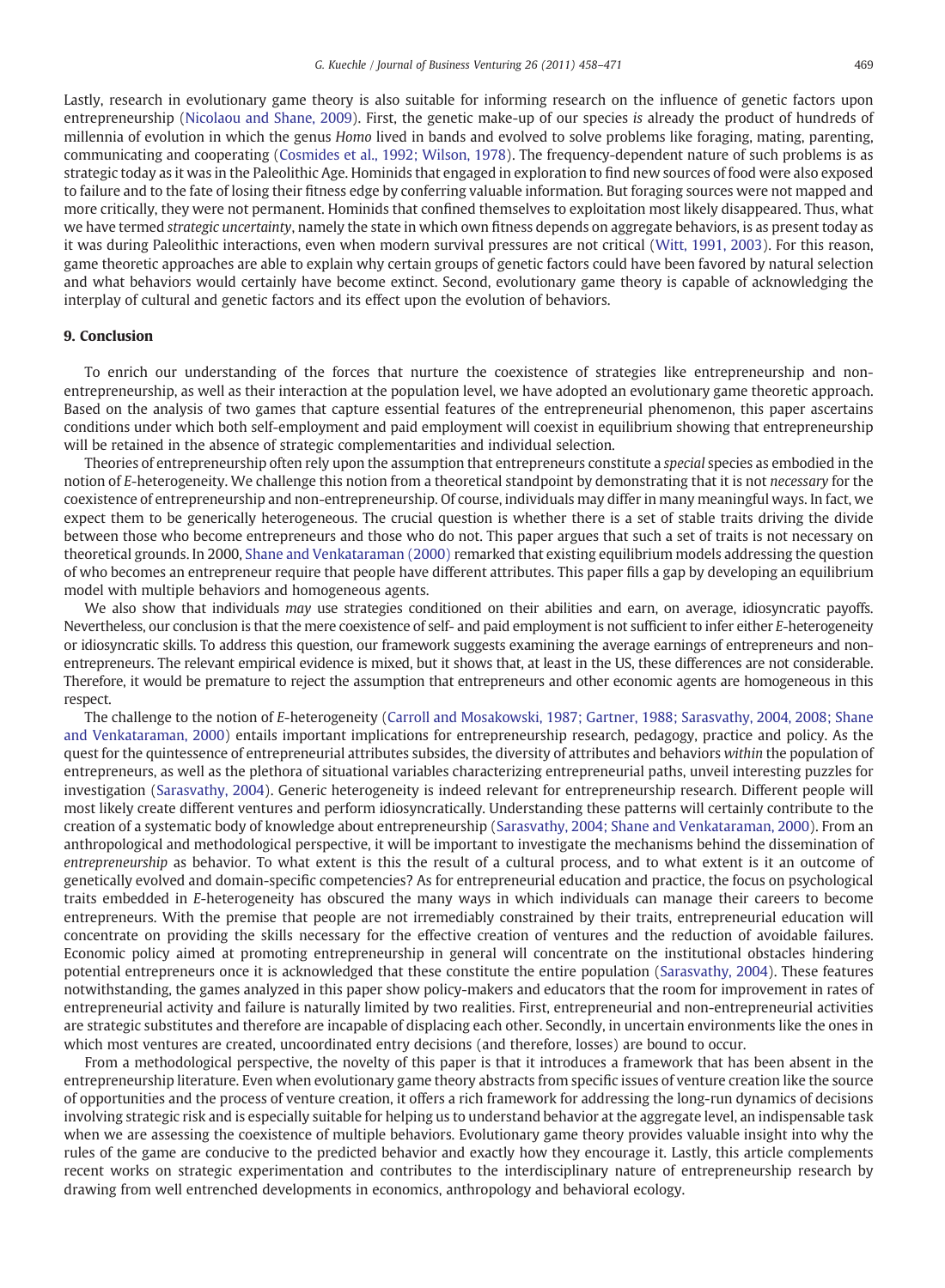#### <span id="page-12-0"></span>Acknowledgements

I am grateful to Saras Sarasvathy and two anonymous reviewers for suggestions that have significantly improved this manuscript. I am also thankful to Harmut Kliemt and Christian Schade for insightful and critical comments. The usual disclaimer applies.

#### References

Acs, Z., Arenius, P., Hay, M., Minniti, M., 2004. Global Entrepreneurship Monitor 2004 Executive Report. London Business School, Babson Park, MA, USA: Babson College, London, UK.

Aldrich, H.E., 1979. Organizations and Environments. Prentice Hall, Englewood Cliffs, NJ.

Aldrich, H.E., 1990. Using an Ecological Perspective to Study Organizational Founding Rates. Entrepreneurship, Theory and Practice, Interdisciplinary Forum, pp. 7–24. Aldrich, H.E., Martinez, M.A., 2001. Many are called, but few are chosen: an evolutionary perspective for the study of entrepreneurship. Entrepreneurship, Theory and Practice 25 (4), 41–56.

Arthur, B., 1994a. Inductive reasoning and bounded rationality (The El Farol Problem). The American Economic Review (Papers and Proceedings) 84, 406–411. Arthur, B., 1994b. Increasing Returns and Path Dependence in the Economy. The University of Michigan Press, Ann Arbor.

Banerjee, A., Newman, A., 1993. Occupational choice and the process of development. The Journal of Political Economy 101 (2), 274–298.

Baumol, W.J., 1968. Entrepreneurship in economic theory. The American Economic Review 58 (2), 66–71 Papers and Proceedings of the Eightieth Annual Meeting of the American Economic Association.

Baumol, W.J., 1990. Entrepreneurship: productive, unproductive, and destructive. Journal of Political Economy 98 (5), 893–921.

Bernardo, A., Welch, I., 2001. On the evolution of overconfidence and entrepreneurs. Journal of Economics and Management Strategy 10 (3), 301–330.

Berninghaus, S., Güth, W., Kliemt, H., 2003. From teleology to evolution: bridging the gap between rationality and adaptation in social explanation. Journal of Evolutionary Economics 13, 385–410.

Bolton, P., Harris, C., 1999. Strategic experimentation. Econometrica 67 (2), 349–374.

Bosma, N., Harding, R., 2006. Global Entrepreneurship Monitor, GEM 2006 Summary Results. London Business School, Babson Park, MA, USA: Babson College and London, UK.

Bosma, N., Acs, Z.J., Autio, E., Coduras, A., Levie, J., 2008. Global Entrepreneurship Monitor, GEM 2008 Executive Report. London Business School, Babson Park, MA, USA: Babson College and London, UK.

Boyd, R., Richerson, P., 1985. Culture and the Evolutionary Process. The University of Chicago Press, Chicago.

Brockhaus, R.H., Horwitz, P.S., 1986. The psychology of the entrepreneur. In: Sexton, D.L., Smilor, R.W. (Eds.), The Art and Science of Entrepreneurship. Ballinger, Cambridge, MA, pp. 25–48.

Bullow, J.I., Geanakoplos, J.D., Klemperer, P.D., 1985. Market oligopoly: strategic substitutes and complements. The Journal of Political Economy 93 (3), 488–511. Busenitz, L.W., Barney, J.B., 1997. Differences between entrepreneurs and managers in large organizations: biases and heuristics in strategic decision-making. Journal of Business Venturing 12 (1), 9–30.

Camerer, C.F., Lovallo, D., 1999. Overconfidence and excess entry: an experimental approach. American Economic Review 89, 306–318.

Carroll, G., Mosakowski, E., 1987. The careers dynamics of self-employment. Administrative Science Quarterly 32 (4), 570–589.

Casson, M., 1982. The Entrepreneur: An Economic Theory. Edgar Elgar, Cheltenham, UK; Northhampton, MA, USA.

Choi, Y.R., Levesque, M., Shepherd, D.A., 2008. When should entrepreneurs expedite or delay opportunity exploitation? Journal of Business Venturing 23 (3), 333–355. Cooper, A.C., Woo, C.Y., Dunkelberg, W.C., 1988. Entrepreneurs' perceived chances for success. Journal of Business Venturing 3 (2), 97–108.

Cosmides, L., Tooby, J., Barkow, J.H., 1992. Introduction: evolutionary psychology and conceptual integration. In: Barkow, J.H., Cosmides, L., Tooby, J. (Eds.), The Adapted Mind: Evolutionary Psychology and the Generation of Culture. Oxford University Press, NY.

Dosi, G., 1997. Opportunities, incentives and the collective patterns of technological change. The Economic Journal 107, 1530–1547.

Evans, D.S., Leighton, L., 1989. Some empirical aspects of entrepreneurship. The American Economic Review 79, 519–535.

Fraser, S., Greene, F.J., 2006. The effects of experience on entrepreneurial optimism and uncertainty. Economica 73, 169–192.

Friedman, D., 1991. Evolutionary games in economics. Econometrica 59 (3), 637–666.

Friedman, D., 1998. On economic applications of evolutionary game theory. Journal of Evolutionary Economics 8, 15–43.

Fudenberg, D., Levine, D., 1998. The Theory of Learning in Games. The MIT Press, Cambridge, Massachusetts.

Gartner, W.B., 1988. "Who is an entrepreneur?" is the wrong question. American Journal of Small Business 12 (4), 11–32.

Güth, W., Kliemt, H., 1998. The indirect evolutionary approach: bridging the gap between rationality and adaptation. Rationality and Society 10 (3), 377–399. Güth, W., Kliemt, H., 2000. Evolutionary stable co-operative commitments. Theory and Decision 49, 197–221.

Güth, W., Yaari, M.E., 1992. Explaining reciprocal behavior in simple strategic games: an evolutionary approach. In: Witt, U. (Ed.), Explaining Process and Change: Approaches to Evolutionary Economics. Michigan University Press, Ann Arbor, MI.

Hannan, M.T., Freeman, J., 1977. The population ecology of organizations. American Journal of Sociology 82 (5), 929–964.

Hannan, M.T., Freeman, J., 1984. Structural inertia and organizational change. American Sociological Review 49, 149–164.

Hamilton, B., 2000. Does entrepreneurship pay? An empirical analysis of the returns to self-employment. Journal of Political Economy 108 (3), 604–631.

Henrich, J., 2004. Cultural group selection, coevolutionary processes and large-scale cooperation. Journal of Economic Behavior and Organization 53 (1), 3-35.

Henrich, J., Boyd, R., 2008. Division of labor, economic specialization and the evolution of social stratification. Current Anthropology 49, 715–724.

Henrich, J., Boyd, R., Richerson, P.J., 2008. Five misunderstandings about cultural evolution. Human Nature 19, 119–137.

Hirshleifer, J., 1977. Economics from a biological viewpoint. The Journal of Law and Economics 20, 1-52.

Hofbauer, J., Sigmund, K., 1998. Evolutionary Games and Population Dynamics. Cambridge University Press, Cambridge, UK.

Holmes, T.J., Schmitz Jr., J.A., 1990. A theory of entrepreneurship and its application to the study of business transfers. Journal of Political Economy 98 (2), 265–294. Jovanovic, B., 1982. Selection and the evolution of industry. Econometrica 50, 649–670.

Kihlstrom, R., Laffont, J.J., 1979. A general equilibrium entrepreneurial theory of firm formation based on risk aversion. Journal of Political Economy 87 (4), 719–748. Kirzner, I.M., 1997. Entrepreneurial discovery and the competitive market process: an Austrian approach. Journal of Economic Literature 35 (1), 60–85.

Knight, F.H., 1921. Risk, Uncertainty and Profit. Houghton Mifflin Co., Boston.

Krebs, J.R., Davies, N.B. (Eds.), 1997. Behavioral Ecology: An Evolutionary Approach, 4th Edition. Blackwell Science Ltd., Oxford.

Lazear, E., 2004. Balanced skills and entrepreneurship. The American Economic Review (Papers and Proceedings) 94 (2), 208–211.

Lowe, R.A., Ziedonis, A.A., 2006. Overoptimism and the performance of entrepreneurial firms. Management Science 52, 173–186.

Lucas, R., 1978. On the size distribution of business firms. Bell Journal of Economics 9, 508–523.

Maynard Smith, J., 1982. Evolution and the Theory of Games. Cambridge University Press, Cambridge, UK.

Minniti, M., 2005. Entrepreneurship and network externalities. Journal of Economic Behavior and Organization 57, 1–27.

Minniti, M., Lévesque, M., 2008. Recent developments in the economics of entrepreneurship. Journal of Business Venturing 23 (6), 603–612.

Minniti, M., Bygrave, W., Autio, E., 2005. Global Entrepreneurship Monitor 2005 Executive Report. London Business School, Babson Park, MA, USA: Babson College, London, UK.

Moskowitz, T., Vissing-Jorgensen, A., 2002. The returns to entrepreneurial investment: a private equity premium puzzle? American Economic Review 92 (4), 745–778. Nelson, R.R., Winter, S.G., 1982. An Evolutionary Theory of Economic Change. Belknap Press of Harvard University Press, Cambridge MA. Nicolaou, N., Shane, S., 2009. Can Genetic Factors Influence the Likelihood of Engaging in Entrepreneurial Activity?